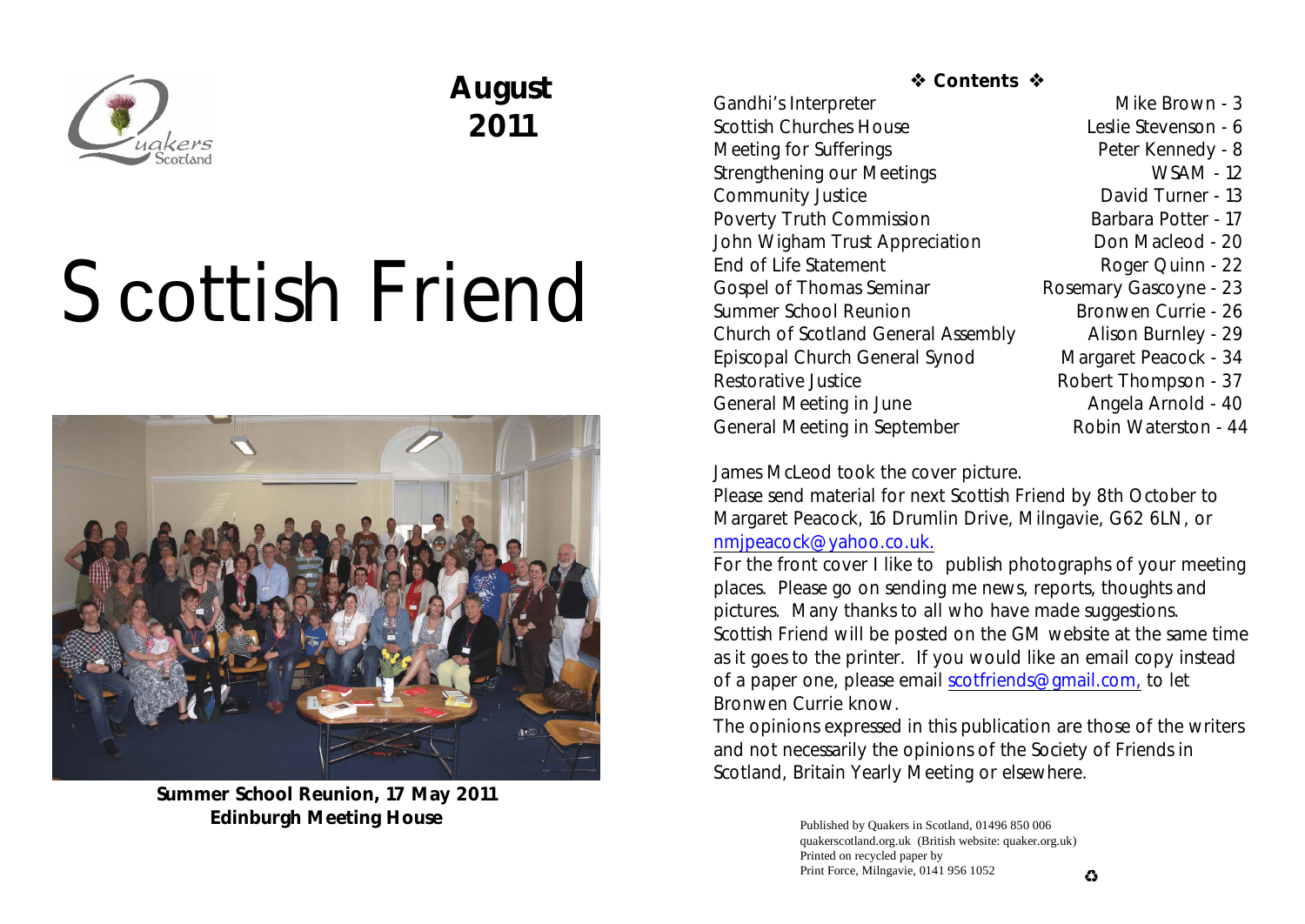**Gandhi's interpreter: A life of Horace Alexander by Geoffrey Carnall**

**Mike Brown**

Horace Alexander was one of those rare creatures: an ordinary member of the public who rubbed shoulders with history, a confidant of decision makers and witness to great events. In Civil War Spain, in the bitter Germany of the 1930s, in impoverished Eastern Europe, he travelled, investigated and worked to foster understanding. He championed the League of Nations and the UN and as late as 1940 was seeking peace in Europe. India, however, was the big project.

Horace Grundy Alexander ('HGA' to the author) was a birthright Quaker, born in 1889 in the same month, he would drolly recall, as Hitler and Charlie Chaplin. His father, Joseph Grundy Alexander, was an international lawyer who campaigned against the British government's complicity in the Far East opium trade. HGA inherited his father's dedication to justice, the readiness to speak truth to power, a mosquito-like ability to pester officialdom and a passion for India.

King's College Cambridge – pre WW1 - provided contacts among rising power-brokers and the confidence to use them. Combined with his Quaker establishment connections, this launched him into a lifetime of campaigning at the highest levels for peace, justice and the rights of the disadvantaged. From his base at Woodbrooke, where he taught international relations, he cultivated a world-wide network of alumni, maintained by the diligence of his first wife until her early death.

Geoffrey Carnall, who met HGA in India after WW2, has written a book of great erudition honouring the strengths of his subject

but not sparing his foibles and limitations. Flashes of Geoffrey's dry humour lighten the earnestness of HGA. The book is many layered. Principally it is about the struggle by HGA and others to support the Indian independence movement against the resistance of the British, whether the imperialists who required India as part of the Empire or the paternalists who doubted native peoples could govern themselves. This latter sentiment could even be found among Friends and HGA's opponents included his own father-in-law.

HGA visited India frequently, enduring hardship and tedium with courage and persistence. The subtitle is misleading. HGA was never an interpreter in the conventional sense: rather through writing, lecturing and lobbying he interpreted Gandhi to the west. In Britain and India he was a familiar figure in the corridors of power: too familiar for some: 'our old friend Alexander' in Civil Service minutes was not always affectionate. Nevertheless he was close to key politicians. R.A.Butler welcomed his advice, as did Leo Amery and Sir Stafford Cripps among others. Relations with his Indian friends could be volatile but his commitment to Indian self-determination was steadfast despite the traumas of partition, civil war, the invasion of Goa and nuclear weapons. India always had a friend in HGA and an interpreter in an often suspicious Britain, not least when India promoted non-alignment during the Cold War. When, in Pennsylvania, he was marrying for the second time, an official car pulled up with a surprise wedding guest - the Indian Defence Minister, Krishna Menon.

The book reveals much about early  $20<sup>th</sup>$  century Quakers who were not always of one mind on the Peace Testimony and ambivalent about working, as HGA advocated, with other faiths. India's future was debated fiercely in *The Friend*. HGA was an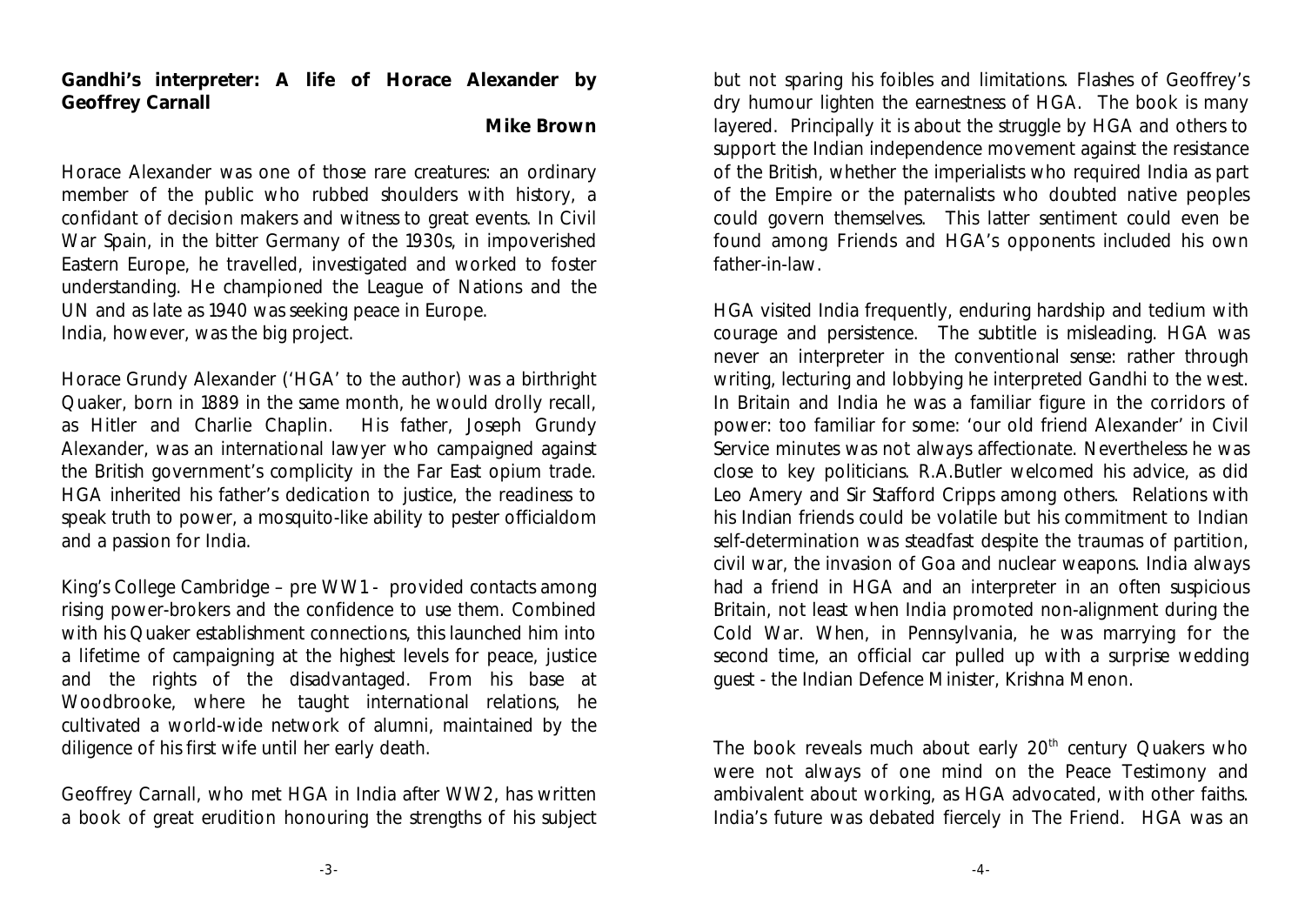indefatigable pamphleteer and thrived on committees and meetings. His Far East service in Quaker relief and the Friends' Ambulance Unit reveals the political difficulties of working in the field and the frosty relations with American Friends.

HGA comes over as a dedicated though irascible character, preferring intellectual to popular company. His clothing was the despair of friends who would lend him a respectable suit for important meetings. A willingness to believe the best of people led to gullibility – he was conned into giving the Nazi salute on a German school visit and sometimes defended Indian friends when criticism was well-founded. Throughout he found time for his single recreation, bird watching at every opportunity.

Two other characters stand out in the book's cast of hundreds. Agatha Harrison, a Friend of awesome determination and an ally in his Indian work, who would terrorise officials and chide HGA on any backsliding. Fritz Berber was a Woodbrooke alumnus who ended up working for Goebbels and survived the war by judicious compromise. Not all Friends shared HGA's understanding of Berber's position.

Many will enjoy this perceptive and well-written insight into Quaker witness amid momentous events though few are likely to afford the Edinburgh University Press's price of £65 (Yes, sixtyfive!) Such a price raises production expectations EUP fails to fulfil. The proof-reading is inadequate: 'Duncan Wood' becomes 'Duncan Word' within the same paragraph. Duplicated vowels suggest a Finnish spell-checker. Illustrations are sparse and badly reproduced within the text. There is no map of India to help the reader follow the complex politics. Even at £36 on Amazon (subsidised by his sponsor and former student, the writer Phillippa

Gregory) most readers might opt to press their library to invest in a copy.

Edinburgh University Press, 2010, 314 pages ISBN 978 0 7486 4045 4

u v w x y

**The end of Scottish Churches House – and a new vision for ACTS?**

### **Leslie Stevenson**

Many Friends will be eager to know the latest chapter in this long-running saga. As most of you will know, ACTS (Action of Churches Together in Scotland) has been struggling for some time with the problems of the financing of SCH (Scottish Churches House), the ecumenical meeting centre beside the cathedral in Dunblane. No doubt various mistakes have been made by several parties in this complicated story, and I am not going to reopen any of those old issues and wounds now.

But the bottom line (quite literally) is that in recent years, in a difficult economic climate with conference bookings declining, SCH has not been able to pay its way. ACTS, which depends on funding from its member churches including us, simply could not go on meeting the substantial deficits. At a series of meetings of ACTS over the past year we have struggled with this problem and the painful dilemmas it has presented to us. Tenders for leasing the building for Christian-related uses were invited, and two were submitted. However the scrutiny group appointed to evaluate the business plans were not sufficiently convinced by either.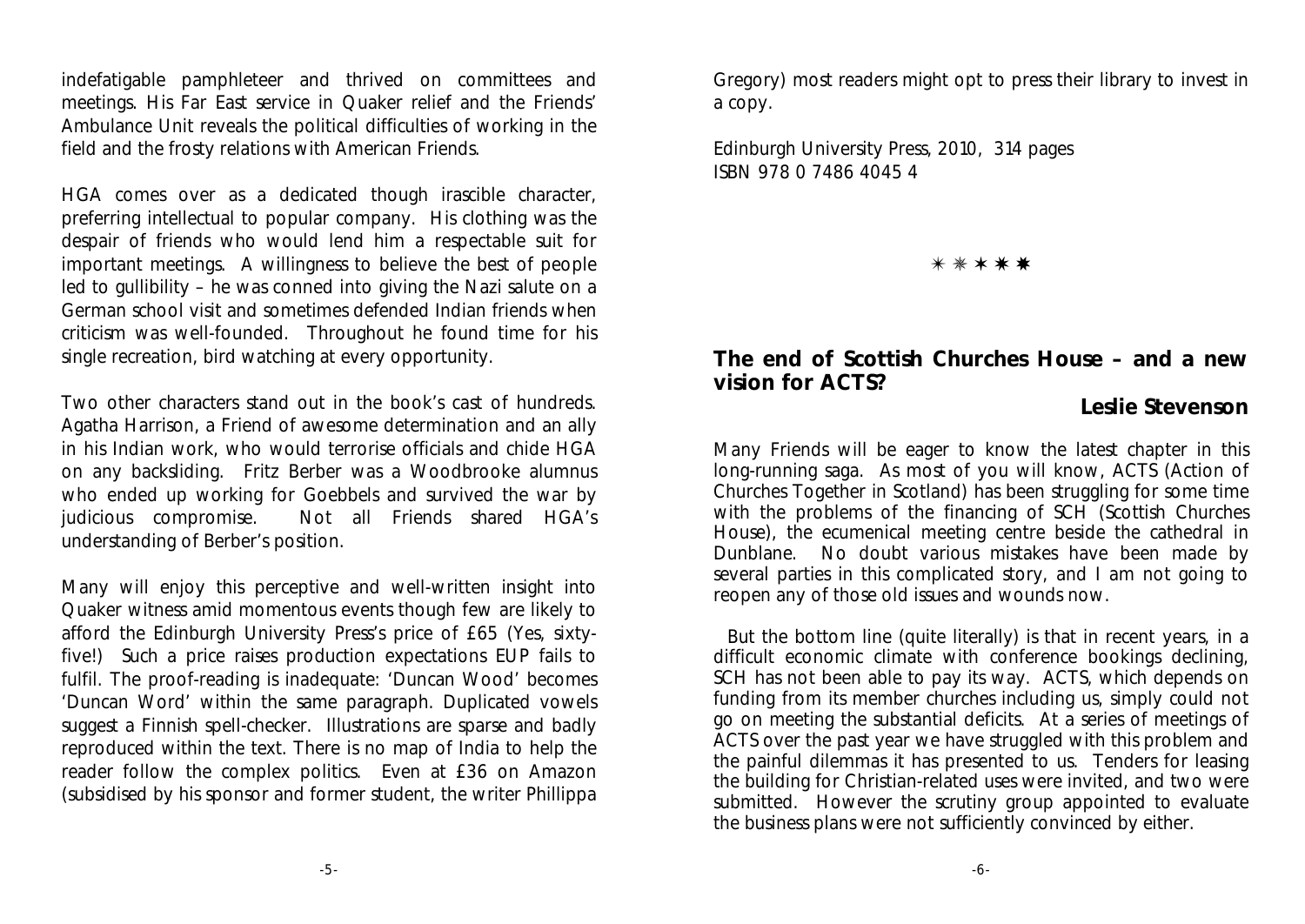We have thus been wrestling with the question of whether to sell all or part of the buildings owned by ACTS. We have decided to retain Leighton House to provide office space for ACTS and for denominational partners, and some small non-residential meeting facilities. At a meeting of voting members of ACTS on  $22<sup>nd</sup>$  July we finally and formally decided, almost unanimously, to give permission to the Trustees of ACTS to sell the remaining properties. It will be up to the Trustees to decide when and whether to offer them for sale or lease.

This is a significant milestone, but not the end of the story, for it remains to be seen what interest there may be in buying or leasing the properties. Friends of Dunblane cathedral and many others will be concerned that no inappropriate development should take place in this historic square, but presumably the planning regulations will be very strict in such a place. ACTS will retain a foothold in the area in Leighton House.

Members of ACTS are beginning to talk of the need for a new vision for ACTS, and I heartily agree (though I haven't yet heard any specific ideas). SCH has performed a valuable function since its foundation some twenty years ago, but my feeling is that ACTS have spent more than enough time and energy and money on dealing with the problem of what to do with it now. Our ecumenical vision need not be tied to this particular building. If we can sell it at a reasonable price, that will realize some capital which we could use in other ways. I would be glad to hear any ideas Friends may have for what churches could do together, especially in reaching out to the wider world

\*\*\*\*\*

**Reflections on Meeting for Sufferings: 4 June 2011 Peter Kennedy, GM Co-representative**

There are four months before Meeting for Sufferings next meets in October, so as well as reflecting on our June Meeting, I will add some thoughts about future work. The subject 'Radical Resistance and The State' has many aspects most of which we did not address in the plenary session. This is not unusual when a new subject is first presented, but Area Meetings may wish to consider more widely. Our session looked at the place of non-violence as one way to achieve change. We heard a little about the Turning The Tide Programme, which trains activists to check their motivation and manage their reactions.

Steve Whiting (Programme Manager: Turning the Tide, Quaker Peace & Social Witness) and Sam Walton (Programme Manager for Peace & Disarmament, Quaker Peace & Social Witness) have introduced the issues raised in their paper Radical Resistance and the State (paper S/11/06/A).

Our attention has been drawn to passages in Quaker Faith & Practice which remind us that peace is not the absence of conflict. When conflict arises between the promptings of love and truth and the demands of the State, non-violent direct action is a response. It is a costly option, but it can be effective for positive and political change without perpetuating cycles of retaliation. It keeps open the possibility of negotiation, whilst radically resisting injustice. It always holds out the aim of co-operating for a better future. Steve Whiting explained that non-violent resistance is one of three complementary approaches.

However, Friends in general are more comfortable with the other two approaches - reforming institutions from within, and building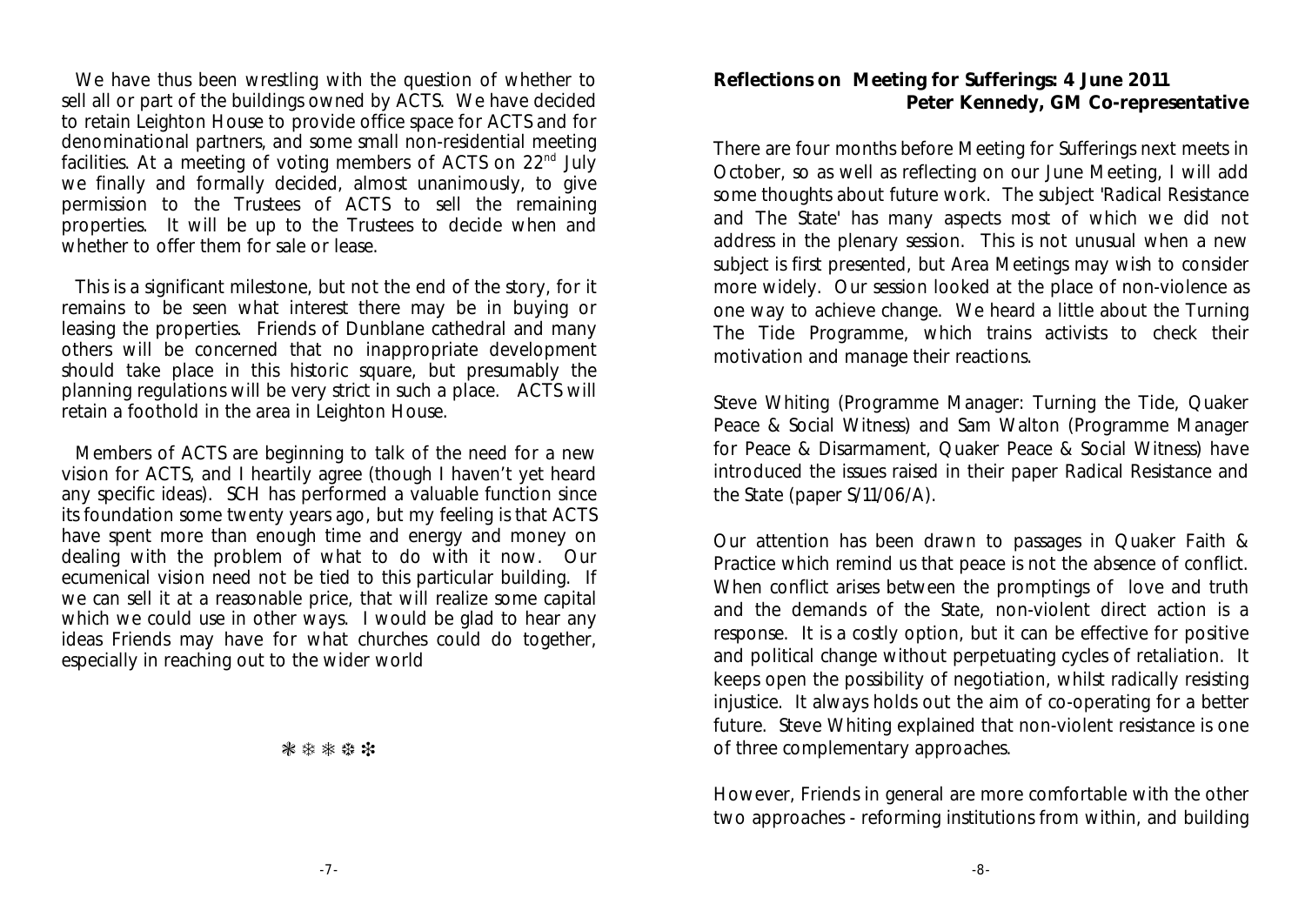the alternative so as to bring the future into the present. Resistance carries risks of confrontation and conflict but strengthens those who are working for reform and for alternatives by creating the political space they need.

Sam Walton has told us of his experience under personal concern in a variety of political protests and how he has committed himself to providing legal observation and advice to nonviolent protesters. He told us the police have a duty to facilitate peaceful protest and not to prevent it. He has observed a build-up of repression in the policing of protests. The personal witness brought by Steve and Sam made a strong impression on a number of the Friends present. We affirmed our Quaker commitment to bearing public witness against injustice and our democratic right to hold the government to account.

 Our plenary session included personal experience from Friends. We reflected on the fact that there is a variety of styles of policing in this country. At demonstrations a contrast has been observed between policing that accepts protest and policing that is repressive, and that over the years a repressive style has become stronger. This needs to be challenged. Friends were concerned that the media narrative can distort the experience of participants by selective reporting, and that this encourages exaggerated responses from the police. It is inappropriate if there are no other means for police accountability than that provided by the media.

We could have spent more time on the legality and effectiveness of nonviolence and the kinds of direct action we would endorse. We heard concerns expressed about some repressive policing in Britain at demonstrations, and the lack of robust accountability procedures for the police. This aspect came to dominate the meeting but need not preclude wider consideration when we

return to this topic. It would be helpful if our Area Meetings and Friends at General Meeting could consider the topic with as much depth and breadth as possible: how should we challenge repressive policing? how can we make nonviolent protests more effective? how can we support activists - perhaps especially Young Friends - who take the risks involved? QPSW's paper on 'Crime, Community and Justice' deserves attention and appreciation. It is encouraging to find local initiatives reported as well as centrally managed work. Friends may be interested to hear how many Area Meetings are responding to the decision to boycott Israeli settlement goods. Further support could be given and received by sharing insights and problems on the MfS website.

Friends are concerned that boycott should not block dialogue, so please mention the meeting which Paul Parker, Marigold Bentley, Jonathan Fox, Robin Bennett and Christine Cannon have already had with members of the Board of Deputies of British Jews. It was agreed that this would be the first of a series of meetings. Friends may be pleased to learn that BYM's centrally managed work has no investments in companies operating in the Occupied Palestinian Territories. Finally, some of the positive actions Friends can take, for example place a positive message on the Quaker website, and

- i. explain our actions clearly
- ii. encourage industries to locate themselves in the Palestinian Occupied Territories
- iii. teach English in Palestinian Schools
- iv. source Palestinian products
- v. twin with Palestinian towns
- vi. use the email link with a church in Gaza
- vii. enter into dialogue with Jewish groups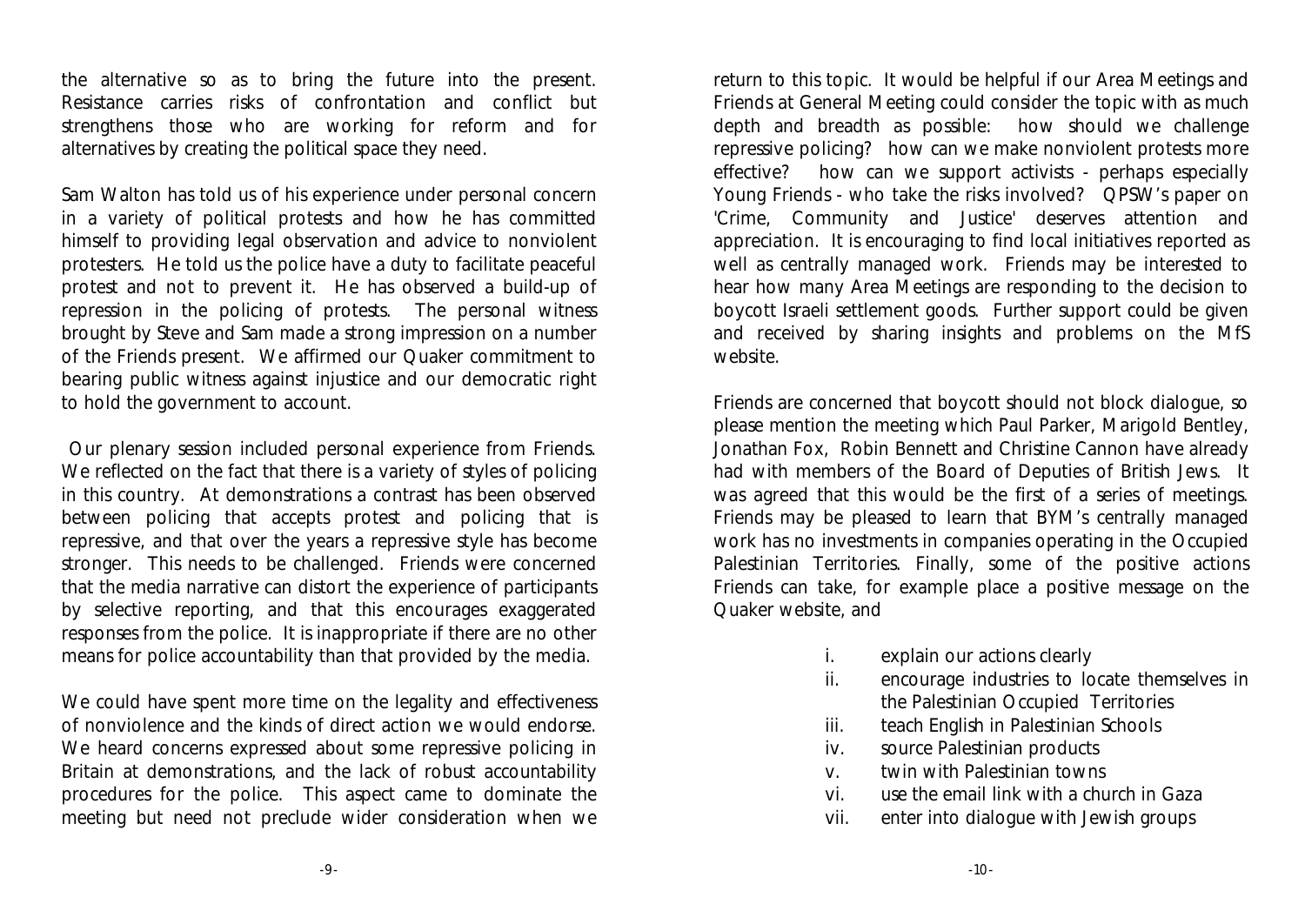viii. reiterate our aim to see reconciliation between Israelis and Palestinians.

One Area Meeting asks for Friends to hold a day of prayer for peace in Israel and Palestine. This could be part of Quaker Week in October. We forward this minute to the Quaker Committee for Christian and Interfaith Relations for their further discernment.

 There are two topics which we hope to take in the autumn which Scottish Friends could think about over the summer months. One is the question raised by Cornwall Area Meeting's minute - the decriminalisation of drugs.

The other concerns the booklet 'A Framework For Action' (AFFA). Discerning the priorities of Quaker work and witness rests with MfS. AFFA's title includes the dates '2009-2014'. We need to consider 'after 2014'. It would be useful if you could sound out local meetings and local groups/committees to find out how aware they have been of AFFA, and how it has influenced their thinking/planning. Who uses it and how? Is it helpful? Does it need changing? This is a fact-finding exercise but not a minutegenerating one. So, there seems to be plenty for Friends Meetings to consider during the summer months. At our October Meeting we will:-

Review Yearly Meeting Gathering

Receive from the Trustees the draft budget and operational plan Receive a report from QCCIR

Return to the topic of 'Strengthening Area Meetings' and possibly use Home Groups to share the views you have gathered about AFFA.

**For example, here is the minute from West Scotland AM on Strengthening our Area Meeting MP**

65/11 Further to minute 38/11, we have considered the need to strengthen our Area Meeting and the ways in which we are attempting to do this.

West Scotland Area Meeting is geographically vast and one of our greatest challenges is how to bring Friends together.

We do this locally, often very successfully, by holding social events and organising programmes of activities. Some Friends make a point of visiting one or two Local Meetings other than their own, during the course of the year. We encourage more Friends to do this.

The only opportunity we have to meet as an Area Meeting is at Area Meeting itself. We have been experimenting with holding Area Meeting by telephone conference as, not only is this of considerable environmental benefit, it also makes it easy to bring Friends from our scattered meeting together. The experiment has been successful and we plan to have three Area Meetings by telephone conference in 2012. On four further occasions in 2012 we will hold face-to-face Area Meetings. At our telephone conferences we will deal with routine business, freeing up time when we are together in person, which may be used creatively, if we wish.

We acknowledge that we have a problem filling the various roles in Area Meeting and that frequently we have to rely on the same people and often older Friends to do these tasks. We need to engage all Friends regardless of their age and to use the gifts which each of us brings. For some this will be long experience of Quaker discipline, for others it may be skills which could be put to good and appropriate use, for example an ease with the use of innovative communications technology. It is in valuing what each of us has to offer that we will be drawn together.

We send this minute to our Meeting for Sufferings representatives, as our contribution to the discussion on 'Strengthening our Meetings'.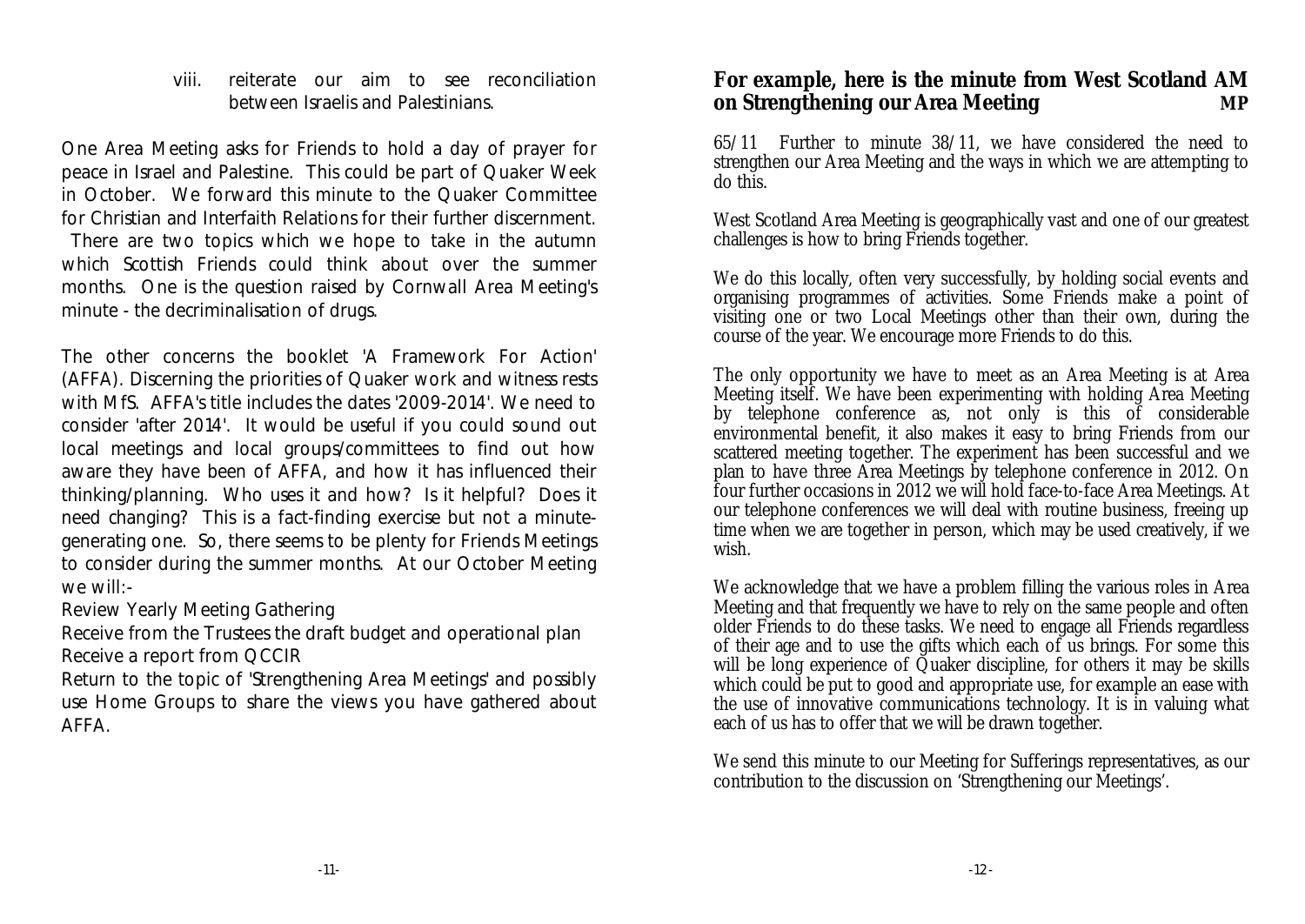**SCOTTISH QUAKER COMMUNITY JUSTICE NETWORK** Annual Gathering on 16 April 2011 in the Quaker Meeting House, Victoria Terrace, Edinburgh

**David Turner**

### **QUAKER ACTIVITIES UPDATE**

**AVP**. A report by Derek McLean, Coordinator, had been circulated. There are some very positive features, here summarised:-

a. Successful funding application- £6000 from Allen Lane Foundation with £4000 for this year. This means that, with what is to hand already in grants, £15000 is available for a possible part-time development worker - 2 days a week;

b. Level 1 workshop in Edinburgh likely to go ahead - 5 applicants

c, Prospects of resumption of workshops at Kilmarnock Prison. This is subject to a favourable review by the new manager;

d. Discussions with Resources Manager at Addiewell private]yrun prison

e. Possible partnership with SACRO re new Community Payback Orders, and over office space should a development worker be in post;

f. Exploration with Barnardo's of involvement in a project with young offenders at Polmont YOL;

g. Liaison undertaken with Domestic Violence Unit in Glasgow. These illustrate the potential for a partnership approach at various levels in both prison and community settings. We were reminded that more volunteers are needed.

### **CIRCLES of SUPPORT and ACCOUNTABILITY**

Two Circles are now in operation in File (Kirkcaldy) and all is going welL Coordinator Tim Richley works part-time on this, SACRO being his other empIoyment. The very positive relationship with Fife Council and the front-line agencies has made this possible, and there is reason to hope that next year the post may be full-time, with four Circles in being. Some volunteers are already sharing with Tim in publicity talks. An independent evaluation has been set in motion.

### **PRISONS**

Prison Worship continues at Peterhead Prison, with numbers a bit less. At Edinburgh Prison, Margaret Mortimer has begun her role as Quaker Prison Chaplain. Hopes of resumption of Quaker Worship and/or Quaker Listening Groups have not materialised, but aspirations remain for a more meaningful role for interested Friends at this prison.

Concern was expressed over the apparent absence of any volunteer involvement, as was the case for many years until 2008, in provision for children visiting, with an adult, a relative in custody. Options for taking this up, initially for information, include contacting Barnardo's or Kate Philbrick. An approach to the Governor could be considered at some point.

Peter McCaffery spoke of the confusion being experienced among Prison Ministers in England and Wales over the question of continuing contact with prisoners following release. In places this is strictly forbidden, but in others it isn't really an issue and this would appear to be the case in Scotland.

### **QUAKER VOICE in SCOTLAND on CRIMINAL JUSTICE ISSUES.**

A "conversation" has been initiated by Elizabeth Allen, who has circulated a paper with a possible framework for discussion at the gathering. With time restricted for a consideration in depth, a need was seen to have an outline of a way forward, with detail left for further thought. It was agreed to write to the Clerk of General Meeting for Scotland with a request that:-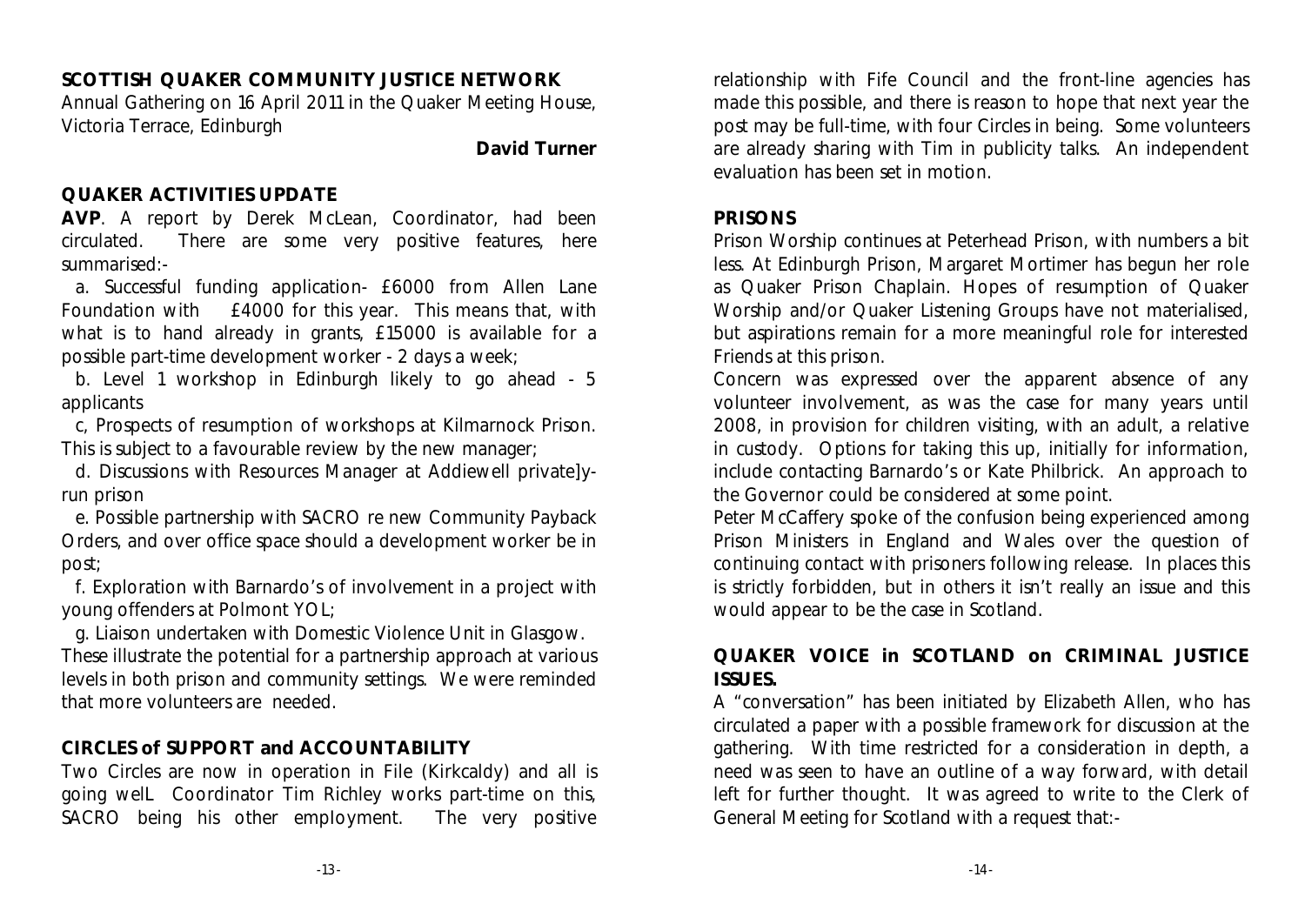a. he make an application to Joint Faiths Advisory Group on Criminal Justice regarding Quaker representation on the Board, as one channel for expressing Quaker concerns, among those arising at interfaith level, over criminal justice legislation;

b. he suggest a time when, at a General Meeting, information can be shared about the range of involvements by Friends in Scotland in criminal justice or related matters, and the role of the Network. This would also be an opportunity to discuss how Quaker perspectives, based on our long history of witness in this field, might be expressed both pro-actively and re-actively, and given collective expression in submissions to the Scottish Parliament.

 $\ast$   $\ast$   $\ast$   $\ast$   $\ast$ 

### **CIRCLES of SUPPORT and ACCOUNTABILITY (for released sex offenders)**

 A number of Friends in Scotland have followed with interest the history of the development of Circles in England and Wales since the inauguration of two pilot areas in 2010. Since then the growth of Circles has been remarkable, particularly since 2005. Following the setting up of Circles UK as an independent agency in 2007, new projects have been emerging with ever-increasing regularity.

 A Scottish Steering Group, representative of criminal justice, prisons, the police, SACRO, Victim Support, COSLA and the churches was set up in 2001 at the-suggestion of Scottish Quakers (the latter-being consistently involved over the years of activity) to publicise Circles, and to promote the idea of a Scottish scheme widely, including with the Scottish Government since 2007.

With the reluctance of the Scottish Government to commit any funding, despite regarding Circles sympathetically, the-attention of the Group was redirected to a number of the new Community Justice Authorities. Interest was found, and was followed up, in South West Scotland and Fife. Now, after a period of intensive negotiation and networking, there has been a breakthrough in Fife. Funding is on the table to set to set up pilots in that area - a year's money initially. This has enabled the Group, through a SACRO criminal justice adviser being employed part-time, to pursue a process of preparation for setting up a first Circle, including recruitment, training and support of volunteers. Alongside this there is the establishment of protocols governing the interagency work which is vital for the integrity of a Circles scheme. Locating a suitable candidate to be involved-as "core-member" can be undertaken in parallel with these tasks. Interest from Friends is invited, both to obtain more information and to express a desire to help in some way. This can be done by phoning or emailing Tim Richley at 0131 624 7266, or email trichley@nationaLsacro.org.uk.

The writer of this article is willing to be contacted at any stage. David Turner, Tel 013! 669 1308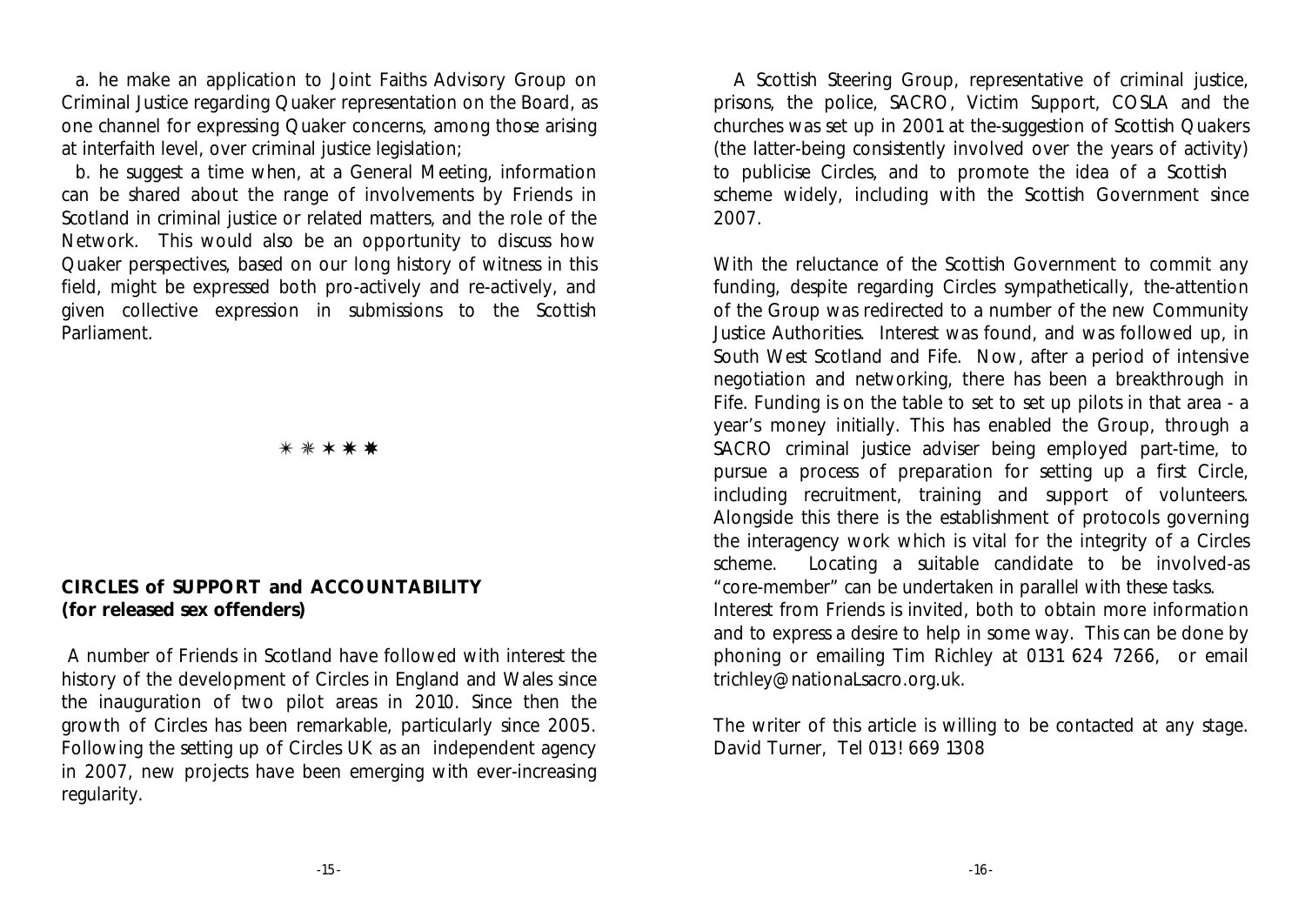### **Poverty Truth Commission** Barbara Potter

Poverty will be overcome only if people at the 'sharp end' are at the centre of policy-making. That's the view of the Poverty Truth Commission, who insist that 'charity reports and government strategies' will not work unless people who experience poverty first hand are at the heart of the process.

The commission spent two years investigating poverty in Scotland before publishing their findings, which they believe are also relevant to the rest of the UK. The thirty-one commissioners included people on low incomes, survivors of violence, charity workers, politicians, academics and religious leaders.

A Quaker voice was provided by Alistair McIntosh, fellow of the Centre for Human Ecology and author of *Soil and Soul.*

He emphasised the commission's focus on hearing the truth about poverty. 'We must allow ourselves to be challenged by the Truth,' he said. 'Truth is an active power for change.'

The commission's working group on violence found that early intervention is the key to tackling domestic abuse and gang violence. Going to the root causes, they highlighted the structural violence that can be found in inequality. They also reported that initiatives to tackle violence 'work best if they are created and owned by local people or those affected by it.'

John Carnochan, a detective chief superintendent and a member of the working group said the experience had shifted his perspective. He explained: 'We now look for the assets in a community which help effect positive change, rather than assuming change is something that needs to be brought in by an outside agency.'

The commission drew attention to 'kinship care,' where children find themselves cared for by relatives other than their parents – usually grandparents. Kinship carers on the commission said they receive little emotional or financial support. Around 3,000 children in Scotland are officially recognised as being in kinship care, but the commission estimated that the figure may in reality be over 20,000.

There were harsh words for the stereotyping of people in poverty, particularly the attitude of parts of the press towards benefit claimants. 'There are incredible stories of community spirit, mutuality, courage and resilience in deprived communities,' insisted the commissioners, 'but they don't make the papers.' The commission have convened a group of press officers from civil society organisations to promote positive examples to the media.

The commissioners hope their model of working will inspire others to take a similar approach. In particular, they have urged politicians to include people with direct experience of poverty among their advisers.

'We're not going to stop after the Poverty Truth Commission', explained one commissioner, Blair Green, an HGV driver. He said: 'We're on the move. After this, I want to say these thing in Holyrood and in Westminster. I'm not stopping until things change.'

### Symon Hill

(First published in The Friend of 29 April 2011)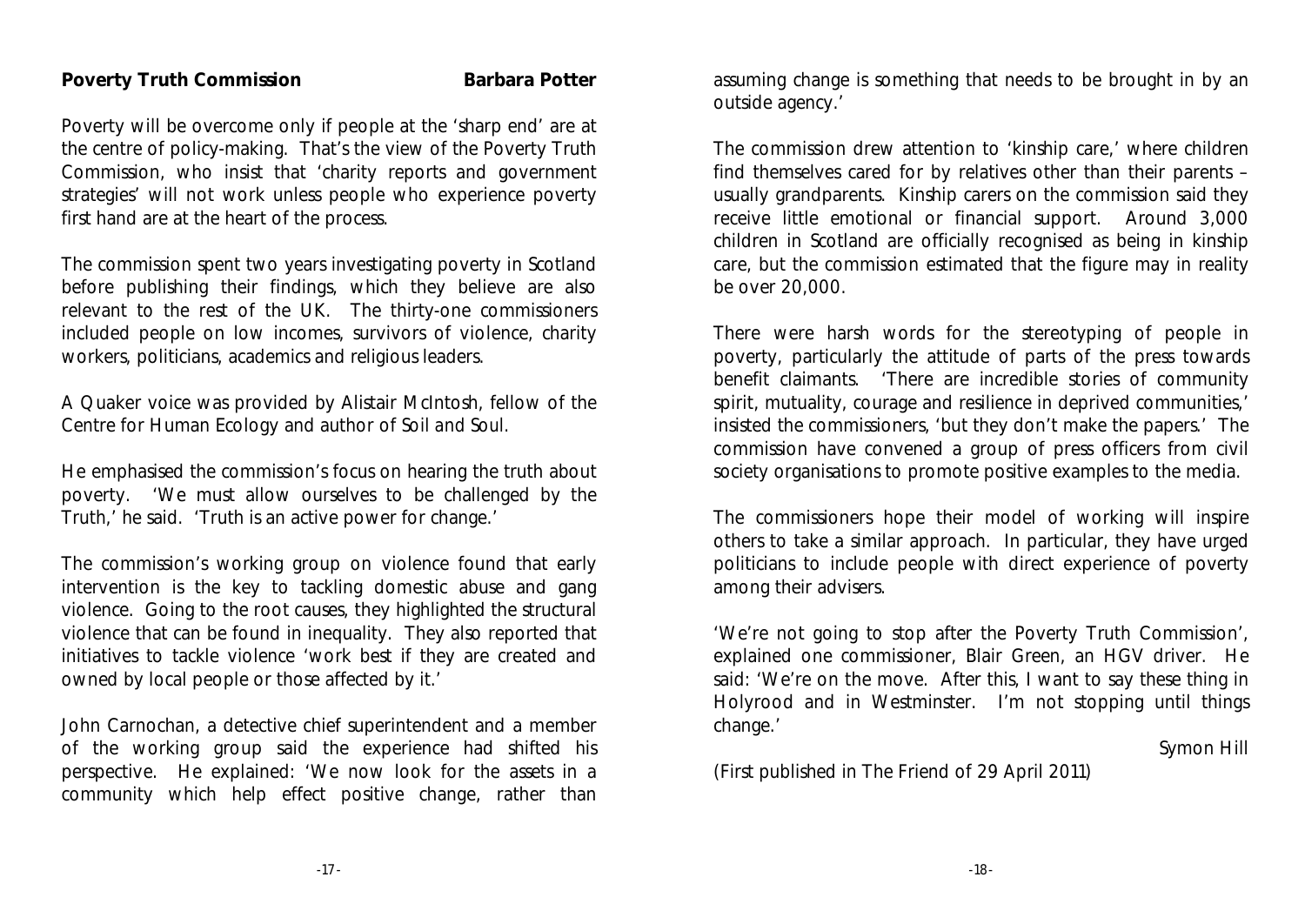### **Presentation of the Poverty Truth Commission Report 16 April 2011**

**Barbara Potter** I went to the presentation of the report outlined in the article. There were a variety of presentation styles, talks, conversations, film, poetry and music. Listening to the experiences of those in poverty was instructive:

 the young woman who had started full time work 3 years ago, and was still paying off the debt incurred because of having no money to live on for the first month until she got her pay cheque;

 the experiences of the kinship carers who had struggled to get some form of payment for their caring work. Often these people have had to give up work to care for babies or very young children. Most of these are the children of addicts and have continuing health or behavioural problems because of their exposure to drugs during pregnancy. While there has been research into foetal alcohol syndrome, the kinship carers are not aware of similar research into the syndrome associated with foetal drug exposure;

 the experience of the academic from the commission who had gone with a member who had lived in poverty to a seminar where the reality of poverty in Scotland was put forward to an international group in Edinburgh. As two Glaswegian women they had met for lunch, and had made connections with each other, and chatted away. On the train across to Edinburgh they had continued their chat. The academic was a little panicked as she would normally be fully prepared with notes and exercises. She asked her friend how they would manage, and was told, 'Oh, we'll just wing it' Her delight and surprise when the session went well enabled her to acknowledge that her friend was an expert in the realities of poverty in Scotland as she lived the truth of it, rather than just having studied it;

 three teenagers who presented a film they had made about the difficulties of living on a scheme. One of them lives 2 minutes walk

away from her friends, but cannot make the walk round there because of the local tensions;

 the woman who spoke out about domestic violence in ethnic community, and how she found the right media (Ramadan radio) to tell her story.

After the session I remembered the Brazilian educator Paolo Friere's technique of going into the community and listening to the locals humbly, to learn from them what their needs and desires were. He has written many books on this issues of community development and education, which have been widely translated.

More details of the report can be found at the Poverty Truth Commission's website at [www.povertytruthcommission.org](http://www.povertytruthcommission.org) which includes videos that were shown at the presentation. I also have paper copies for those who are interested. (A Social Worker friend has already asked for copies to share with her team).

### $*****$

### **TRANSCRIPT OF HAND-WRITTEN LETTER FROM DON MACLEOD**

"Dear Friends / Trustees (of John Wigham)

Thank you again for making possible my attendance at the retreat 'Living Mindfully, Living Peacefully' with Thich Nhat Hanh on August 13 – 18.

I was one of more than 900 who attended.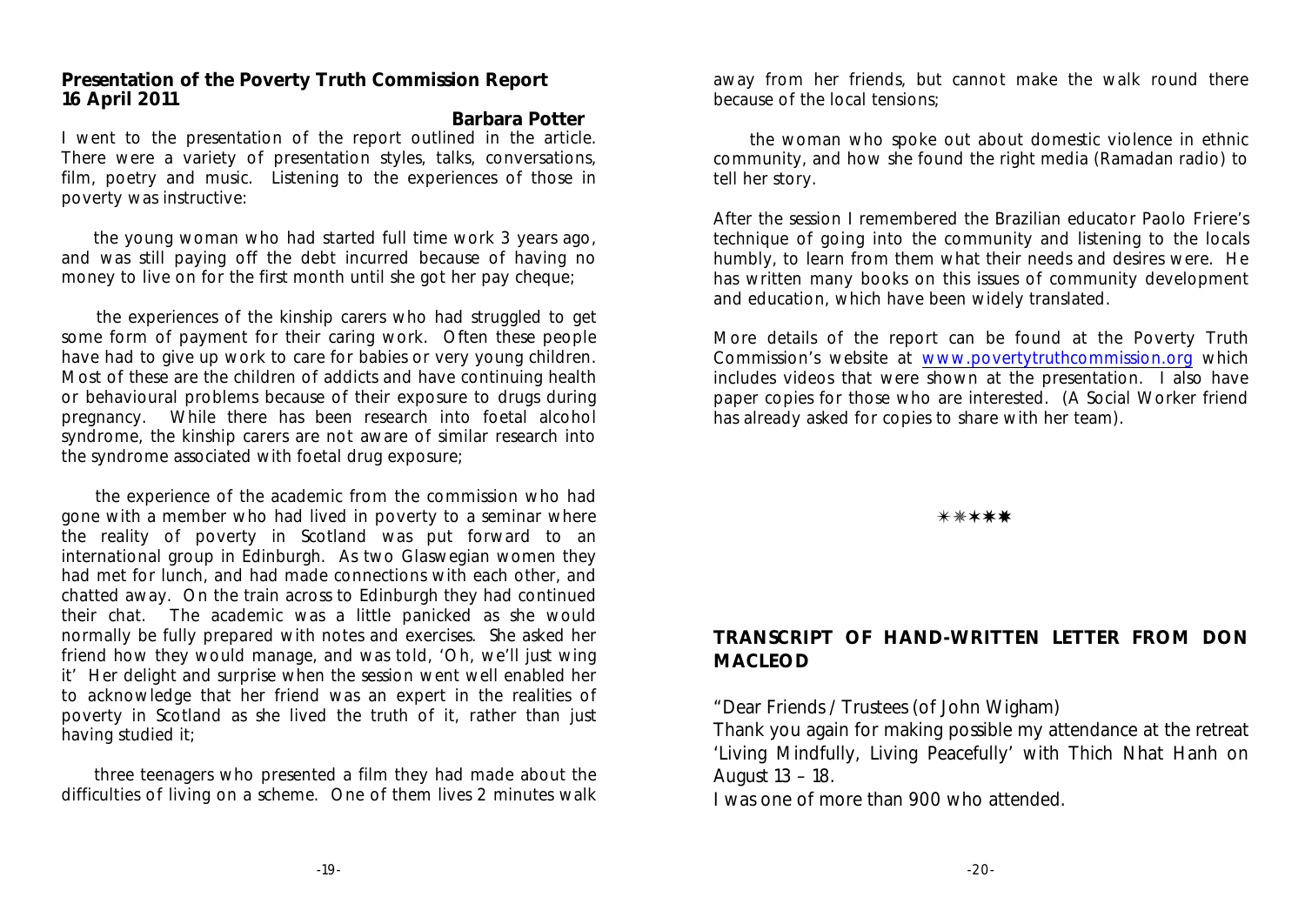The days of retreat provided me with the opportunity for very much needed deep rest and an environment and company that was so conducive to mindfulness in all activities – sitting, walking, eating, discussion, exercise.

Much of the day was spent in silence. Each day began with communal meditation at 6.30 followed by a reading and then gentle exercise before breakfast..

We then had a dharma talk from Thich Nhat Hanh and then all together went for a walk – walking meditation – this was again conducted in silence.

Afternoons were spent with group activities and discussion groups, and evenings altogether again for a talk or teaching, and then a short walking meditation.

'Noble silence' was observed until after breakfast the following morning.

The energy generated by so many people was beautiful, powerful and healing. It was so good to be in the company of like minded people and at the same time be free from normal social and other 'pressures' - 'to be freed from the complex of superiority, from the complex of inferiority, and from the complex of equality.'

A wonderful week of wonderful privilege – living so simply together – indeed living mindfully, living peacefully.'

Thank you once again for making this possible for me, and thank you to John Wigham. There is one practice within Thich Nhat Hanh's way called 'Touching the Earth'. Part of this practice is to give thanks to our current and ancestral friends, family, teachers, social, and spiritual, all of whom make and have made our life and realisations possible. I hold you and John Wigham in this spirit of gratitude.

I wish you peace and happiness. With love, Don Macleod."

**Statement on End of Life Assistance Bill.** Roger Quinn

Friends, I have been saddened by the response of Friends outwith Inverness Meeting to my call to oppose the End of Life (Scotland) Bill.

Having read the three articles in favour of the bill in *Scottish Friend*, I can only ask the question Quo Vadis Quaker? Sometimes when I sit in meeting, I wonder what George Fox would say if he came back today. Would he say "Did I suffer all those imprisonments and abuse for this? "This" being the insidious atheism expressed by the writers of those responses. For to Fox and to many of us today the Almighty has a very real presence. I have read the responses of the other mainstream churches, all of whom oppose the bill. Yet there has been no official response from the one which steadfastly down the centuries has been opposed to war.

How can we reconcile the Peace Testimony with assisting someone to die?

\*\*\*\*\*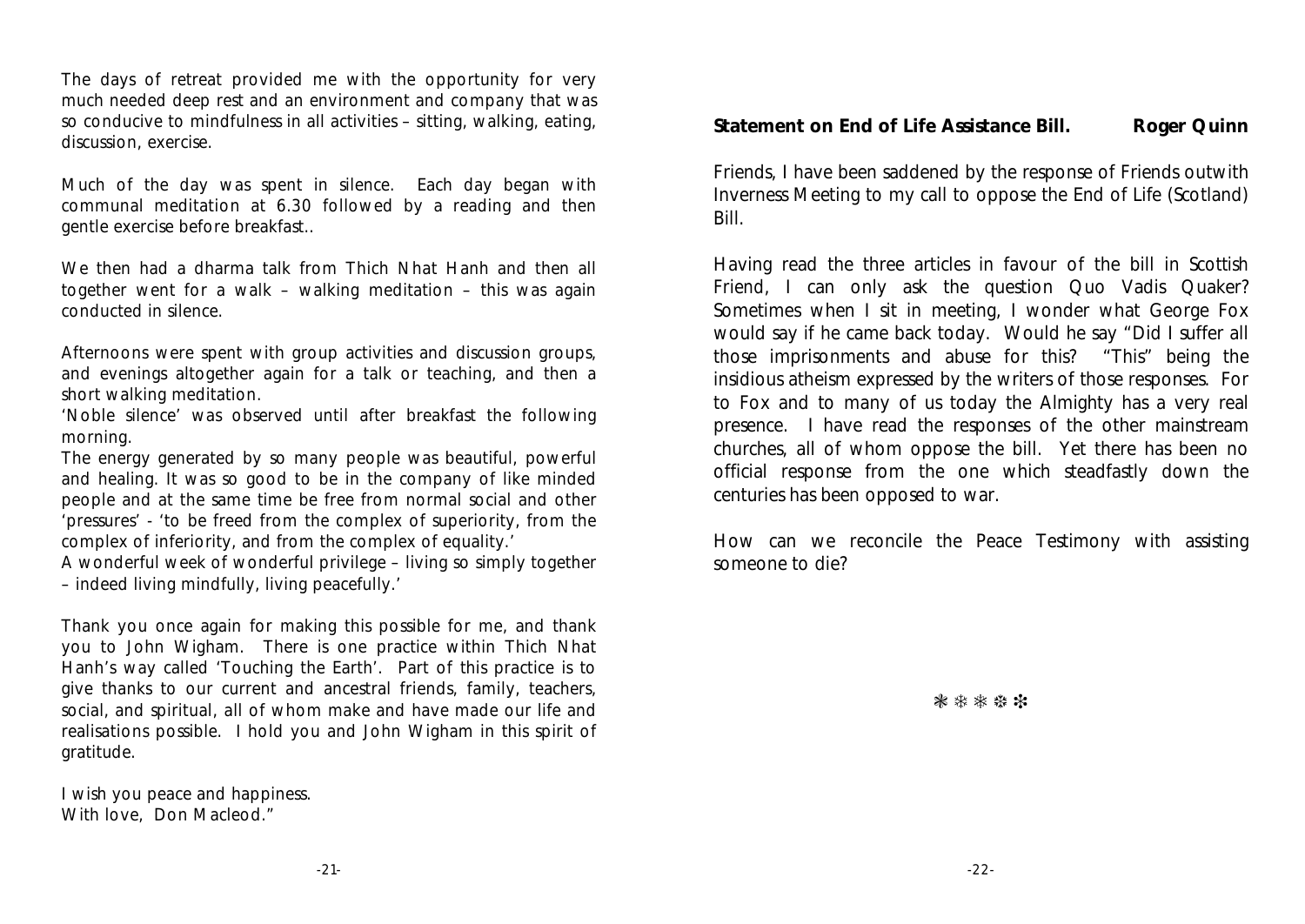### **Gospel of Thomas Seminar June**  $4^{\text{th}}/5^{\text{th}}$  **2011 Rosemary Gascoyne**

 The programme for our main yearly seminar on the dates above is sub-titled 'Knowing and changing Knowing', and this was aptly selected as it forms a very important part of the Gospel of Thomas. The Knowing that is described in this gospel is a knowledge far deeper, more profound and much more akin to an inner and intuitive sense that comes rather from the heart than the head.

This seminar which was slightly less in its numbers than our usual meetings was no less enthusiastic and positive within its core, and the exchange of views and passing of personal opinions no less than enthusiastically expressed. The question that always opens the seminar this time was "what aspects within the Gospel of Thomas have changed your Knowing?". The different answering as we proceeded around the circle of attending people frame as usual the close bond that begins each occasion.

There is no mention of sin nor of repentance within the Gospel and many of the teachings need a great deal of time to fully comprehend.

Some are very short but so 'finely wrought' that they are the ones found eventually to be the most profound.

There were three 'presentations' for this seminar (that is studies made by specific people) which were freely discussed afterwards by all. The first presentation was upon the translation of this Gospel, and formed a loving memorial to our dearly loved colleague Margaret Gladden who died unexpectedly last year.

In Logion 103 - Jesus said:-

"Happy is the man who knows where and when the robbers will creep in, so that he will arise and gather his strength and prepare for action before they come."

A personal interpretation of this logion was given and afterwards discussed by all, and our usual session on the sharing of books read and recommended formed an important section, as it seems we are all avid readers and enquirers. The final presentation was a valued English translation of some of the 'Metanoia Commentaries'. These commentaries were originally published in French by a group of scholars that held the newly discovered (1945) text of the Gospel of Thomas in the greatest esteem. There are commentaries on each of the 114 sayings of Jesus which are greatly valued because of their lucidity.

On Sunday we joined for a short silent worship although not all are Quakers, and follow this by a free discussion.

We ended by enjoying a shared meal cooked at Wiston Lodge.

Our seminars began in 2004 and are held twice a year. Next date is Saturday 1st October – a one-day event at Wiston Lodge, Lanarkshire.

If you are at all interested either phone Rosemary Gascoyne. Telephone 01644 430468 or

Jack Squires. Email; [Cummertrees@btinternet.com](mailto:Cummertrees@btinternet.com)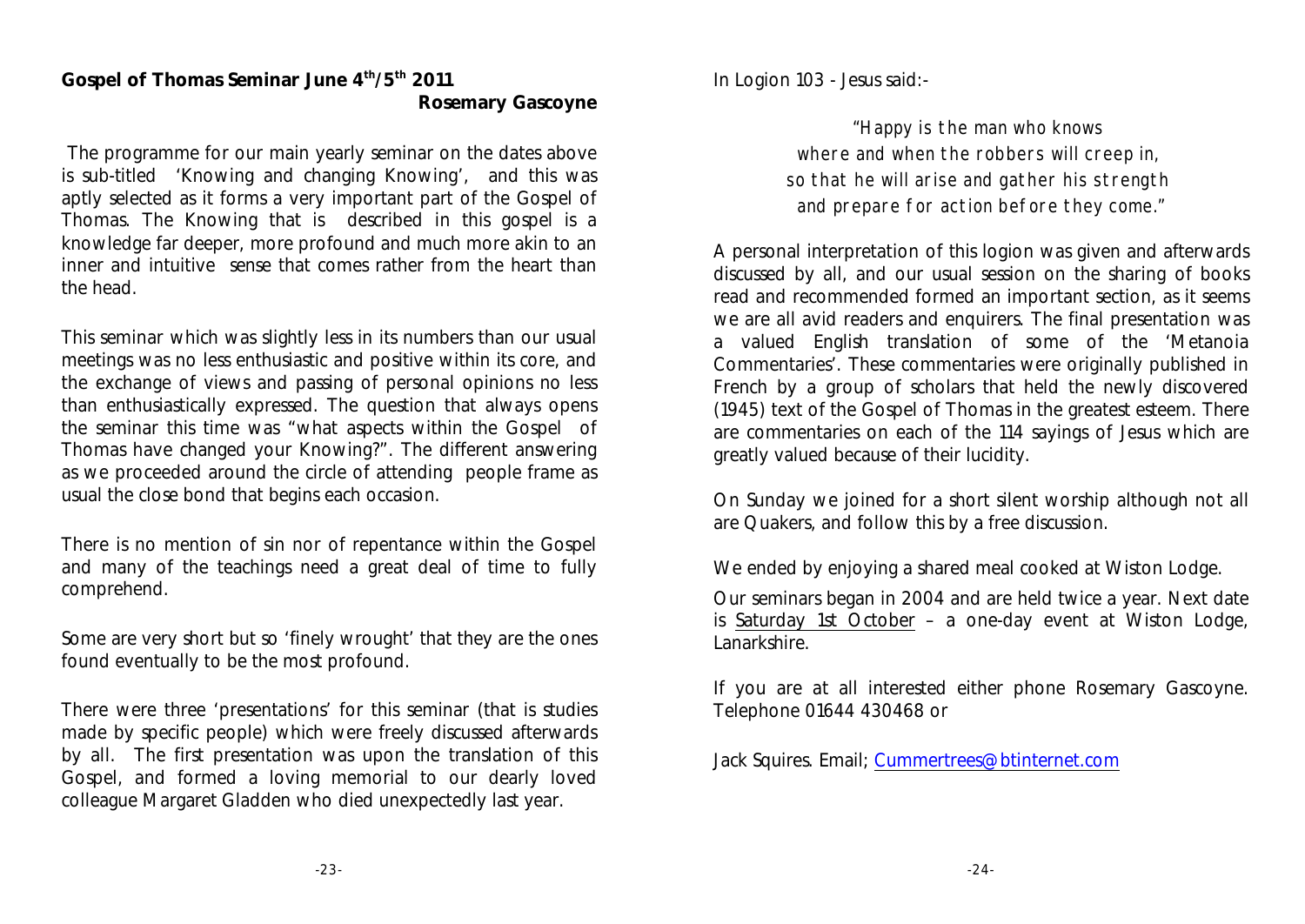### **Gospel of Thomas Seminars.**

The Gospel of Thomas is full of pithy sayings from Jesus - some familiar and some not. The sayings speak directly to us and probing the truths behind them is a wonderful introduction to early Christian spiritual self-help. The Scottish seminars have been running for a number of years now, and yet studying the sayings still continues to be refreshing with new insights brought out by sharing these together.

The seminars are regular events held twice yearly at Wiston Lodge, Near Biggar, Lanarkshire:-

There is a one and a half day event on the first weekend in June and a shorter one day event on the first Saturday in October.

Previous knowledge of the Gospel is not necessary - only a spiritually inquisitive mind.

We are very informal, diverse in ages and interests, and find within our seminars a wonderful means of coming together to talk about our personal spirituality.

For a friendly chat and further details, or a request for a programme on the next seminar which is always available one month in advance please contact:-

Rosemary Gascoyne, Tel 01644-430468

Address: 57 Main Street, Dalry, Castle Douglas. DG7 3UP Or Jack Squires by email Cummertrees@btinternet.com

Our next seminar is Saturday 1st October 2011

**Summer School-ers Reunite Bronwen Currie** 

Saturday 7 May saw a wonderful gathering and Meeting for Worship in Edinburgh Meeting House. What we all had in common was some connection with Northern Young Friends' Summer School - or Summer Shindig as it is now called - either as participant, as member of staff, as trustee, or indeed as future participant: our youngest attender, wee Dio, aged 4 months, ministered delightfully through the Meeting!

Unfortunately, owing to illness, Mary Bradbury, who was involved in organising the very first Summer School in 1961, was unable to be with us, but we had at least one participant from that event (who with her daughter, a more recent participant and valued member of staff, "eldered" the Meeting), others from the very early events in the sixties and others from every decade after that.

We heard moving ministry about the value of Summer School to us and our children, and about the amazing young spirituality and insights we had experienced and witnessed at the event. The gathering, which had begun with a veritable feast of Quaker hugs, laughter and cries of recognition in a packed Meeting House foyer, continued with another feast of cakes and tea while we reminisced and enjoyed an amazing slide-show of past Summer Schools.

The party continued in a south-side church hall, with yet more food, more reminiscing, and a wonderful Radio Aytondraxbello (don't worry - it's a combination of the names of the venues at which this amazing event has taken place!) organised and compered in his inimitable style by Ken Latham. Sketches and songs were re-hashed to much hilarity, the old games were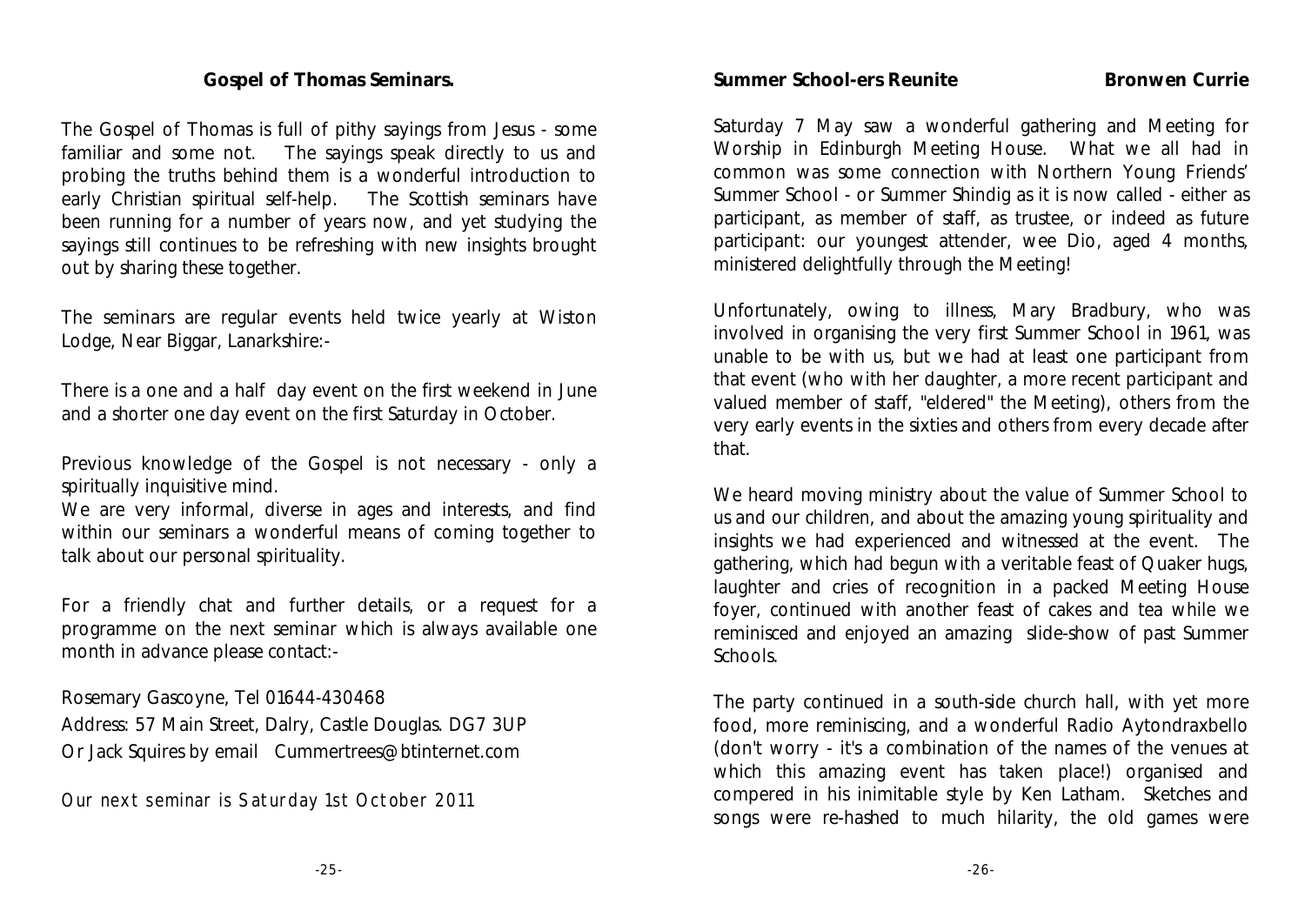played, and middle-aged (OK - and younger!) folk were suddenly 14-year-olds again with as much energy and determination as they ever had. And if you want to see a picture of your GM Clerk being a giant (or possibly a very tall elf)…….!

There was a serious side to all this fun and frolicking. Thanks to huge generosity the reunion raised almost £2,000 towards the Summer Shindig bursary fund, which will enable us to help families with the Shindig fees. And the generosity continues: lots of people have signed up to be "Friends of Summer Shindig", and for a minimum donation of £10 per year will receive a Summer Shindig magazine and a report of the event, to remind them of what they've missed! If you would like to be a Friend of Summer Shindig, please get in touch with me at bron.currie@gmail.com or on 01496 850006. All proceeds go to the bursary fund.

Finally, a huge vote of thanks from the organisers to all those who came and contributed so generously. It was a fabulous and memorable day!

**Young Friends on the move Bronwen Currie**

Public transport seems to become ever more expensive, and for young Friends travelling to Quaker events the cost can sometimes seem prohibitive. The following two Quaker trusts may be able to help with costs:

**Wigton and Ayton Friends School Trust** makes grants (normally a maximum of £75 per person per year) towards travel for attendance at Quaker events to young people under the age of 25 who are (or whose parent is) a member or attender of a Quaker Meeting within Scotland or the former Cumberland or Durham General Meetings. Application should be made to Christine Ellerton, c/o Quaker Meeting House,

Meeting House Lane, Penrith, Cumbria, CA11 7TR; email: christineellerton@btinternet.com

The **Francis Camfield Trust** exists "principally to support individual Friends in need engaged in witnessing to Christian and Quaker Testimonies". They do not restrict their support by either age or geographical area but focus instead on the need of the person applying and the nature of the work/activity to be undertaken.

Application should be made to Roger Seal, 34 Church Lane, Moulton, Spalding, Lincolnshire PE12 6NP; email roger@sealatmoulton.co.uk

\*\*\*\*\*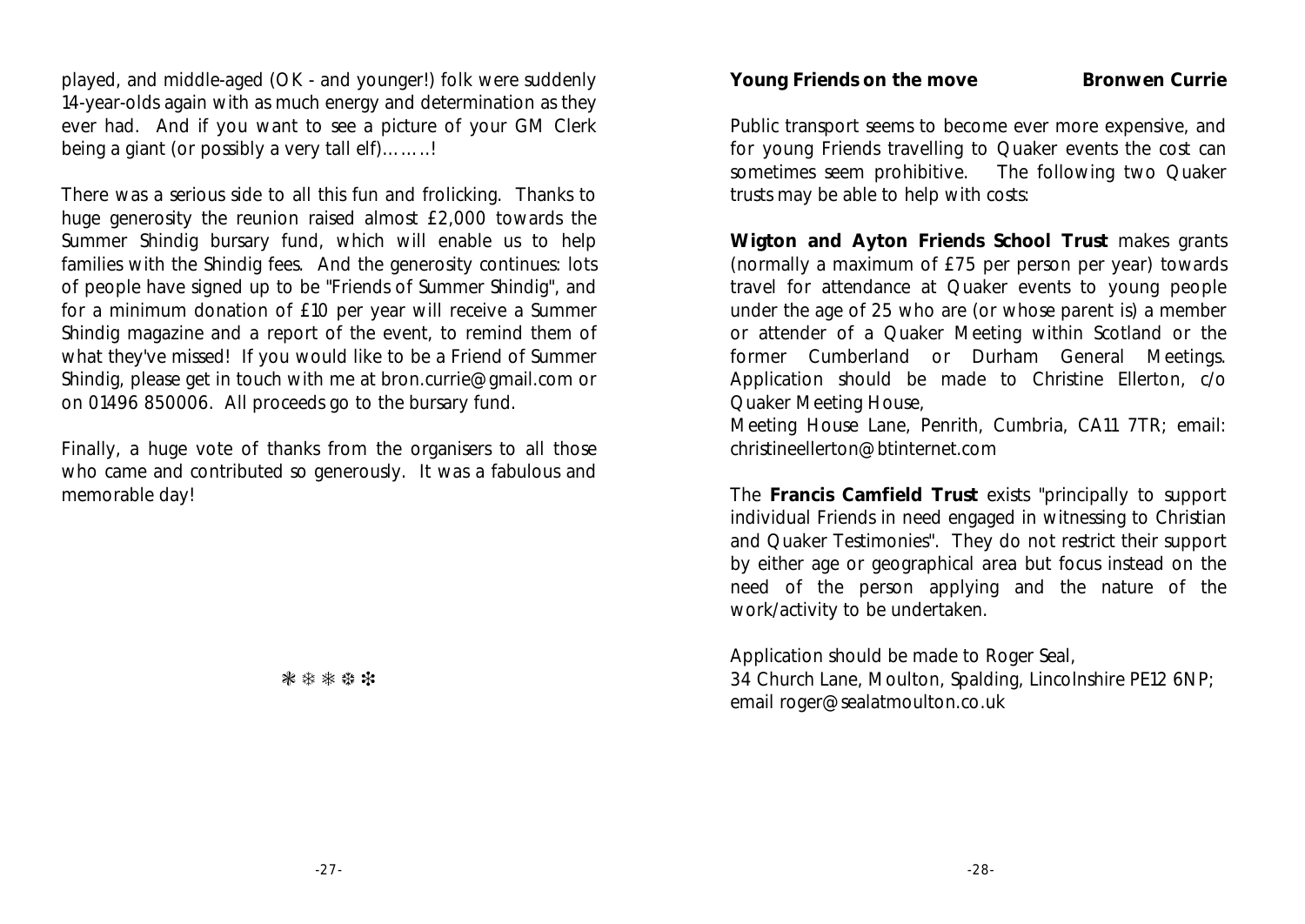### **General Assembly of' the Church of Scotland May 21 - 27 2011**

**Alison Burnley**

 It was a great privilege for me to attend the General Assembly this year, though the reason was less lovely. Christine Davis gave me the papers very much at the last minute and as I had other things planned I only got to the Assembly on the Monday morning — thereby missing the welcoming, explanations and the party in the Princes Street Gardens on the Sunday,

 If there had been a title to this assembly it would have been —"in conflict there is no them and us; there is only us". The Moderator quoted this more than once during the week.

We all have our own jargon and the Church of Scotland is no less or more impenetrable than ours. So, in the future I will not worry about Monthly Meeting or Meeting for Sufferings; they both have quick and easy explanations. There were two major debates, both of which kept us in the Assembly Rooms long after we should have gone home. The first one has received a certain amount of publicity, in Scotland anyway, They were considering whether or not to accept for training someone who is in a committed same—sex relationship, There had been a two-year commission — the report of which is in the 'blue book' convened by The Hon. Lord Hodge (Patrick S. i-iodge to those who know him) whose real job is as a Court of Session Judge. The rest of the commission consisted of ten members of the Church of Scotland, covering a complete range of beliefs and opinions on the subject. It was an interesting debate, also agonizing, familiar and heartbreaking as they went round and round the subject, The Bible was quoted to prove their point, whichever point they were making. Desmond Tutu was also

quoted. I fear that a lot of people went with their minds made up — but that was only natural I suppose. David Arnott, the Moderator, and the Judge handled it all beautifully, answering questions, reiterating points already made — they neither of them allowed themselves to give any indication of where their own thoughts lay. It was masterly. In the end the Judge received a standing ovation - a first for the General Assembly.

 The final result was, after an electronic vote with a majority of 57 to be a commission to study further the theological understanding of training for ordination of persons in a same—sex relationship. (Scot Rennie and his partner were in the public gallery).

 The other major debate was the Ministries Council; they were trying to decide how the Presbyteries were to be arranged, Should the Presbyteries have more 'Charges' in them; should they therefore be larger; how were they to be classified i.e. mostly urban, urban—rural or rural-urban; the only simple one was 'island' - after all an island is an island! 1 didn't quite understand all the ramifications but I suspect that the problem was to do with how much money there was depending on the classification and the distances to be travelled for meetings.

 It was also about not meeting face to face so often but using modern technology in its various ways. There was a huge tussle between the committee and the parish ministers and the moderators of the Presbyteries. Scotland as we all know has few roads that go as the crow flies and it can take a long time to get from A to B without going through X and Y. The committee met much resistance. I was tempted to say that West Scotland Area Meeting has organized two tele-conferences but decided that it would be better left to the Australian and Canadian Moderators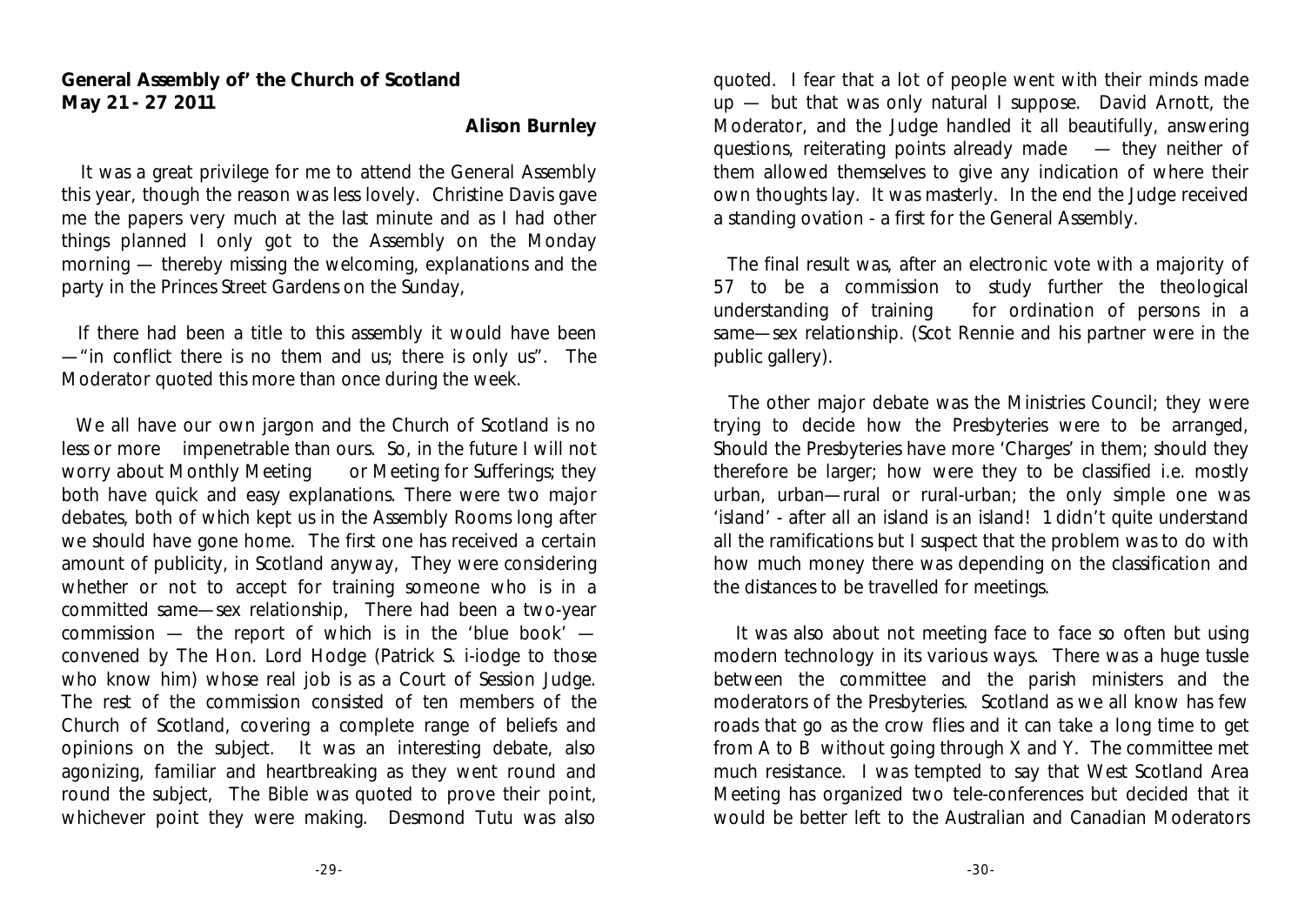to talk about real distances and how they take advantage of modern technology. The matter was carried over to the last day and then was voted out with only a difference of ten. It seemed to me that people were digging their heels in on petty matters and not looking at the bigger picture — which is supporting their parishioners who pay their bills and doing God's work in Scotland, It was also, I fear, about not trusting the committee.

 We had reports from The Guild, The Social Care Council, Ecumenical Relations, Housing and Loan Fund, Central Service Committee, Safeguarding Committee, Church and Society Council, lona Community Board; Chaplains to HM Forces and World Mission, HIV Programme and Cross Reach. Most of these were about how the Church of Scotland cares for people and supports them during tough times and in difficult places. Both the Guild and World Mission have a presence in Palestine. Andrew McLellan told us how he went to visit a Rabbi and his family, how generous they were and what a great meal they had. As the sun set he heard everyone's sprinklers come on to keep their lawns green, And only the previous evening he had a good meal with a Palestinian family who had had no water for two weeks. They were lucky in that they had a well but they had to be very careful,

 The Guild is also working with the police in Scotland to be aware and work to prevent women being trafficked into Scotland before the Commonwealth Games, The Government support for the Poppy Project is being cut — this project helps women and gets them flats, Poppy stands for 'Pissing off Ponces and Pimps - Yes!" Men are in some places working with the Guild - things do change.

Much of the work of the Church of Scotland is about supporting

people of every age and circumstance to remain in the society or how to get back in, The large residential homes are mostly gone now hut there are still places where people can go to get help; whether it be to get off drugs or to live with drug-taking parents or how to remain stimulated and safe as people get older, It is all God's work with God's money so there always needs to be an eye on the budget. One Committee called Finance and Planning wished to rename themselves as Christian Stewardship, which I thought apt and might suggest to Friends House, We heard about the trouble some parishes were having keeping lead on their roofs and therefore maintaining the buildings with ever decreasing budgets, There is a small committee which helps retiring ministers and widows and widowers of ministers to have a suitable place to live, Part of the problem is that there are a number of unsold manses which means that capital is locked up.

 We heard about the work of the chaplains to HM Forces, Their work is very hard and much appreciated by the soldiers and their families. The Chaplains are needed when the soldiers return from a sortie because of what they have seen and done, or because the whole party did not return or because they are injured. They are needed in the dark watches of the night when sleep doesn't come. We heard from the Air Marshall that HMS Diamond has a designated chapel, November 11 is the feast day of St. Martin of Tours which is why that day is often chosen on which to sign an armistice, Chaplaincy is another very old profession. The Air Marshall then went on to tell us how the forces were doing a great job creating a better, safer world. Were I a person who cried easily I would have cried,

 The Safeguarding committee is about safeguarding vulnerable people — so I sent the convenor a note asking if he was engaging in the Circles of Support and Accountability programme . I have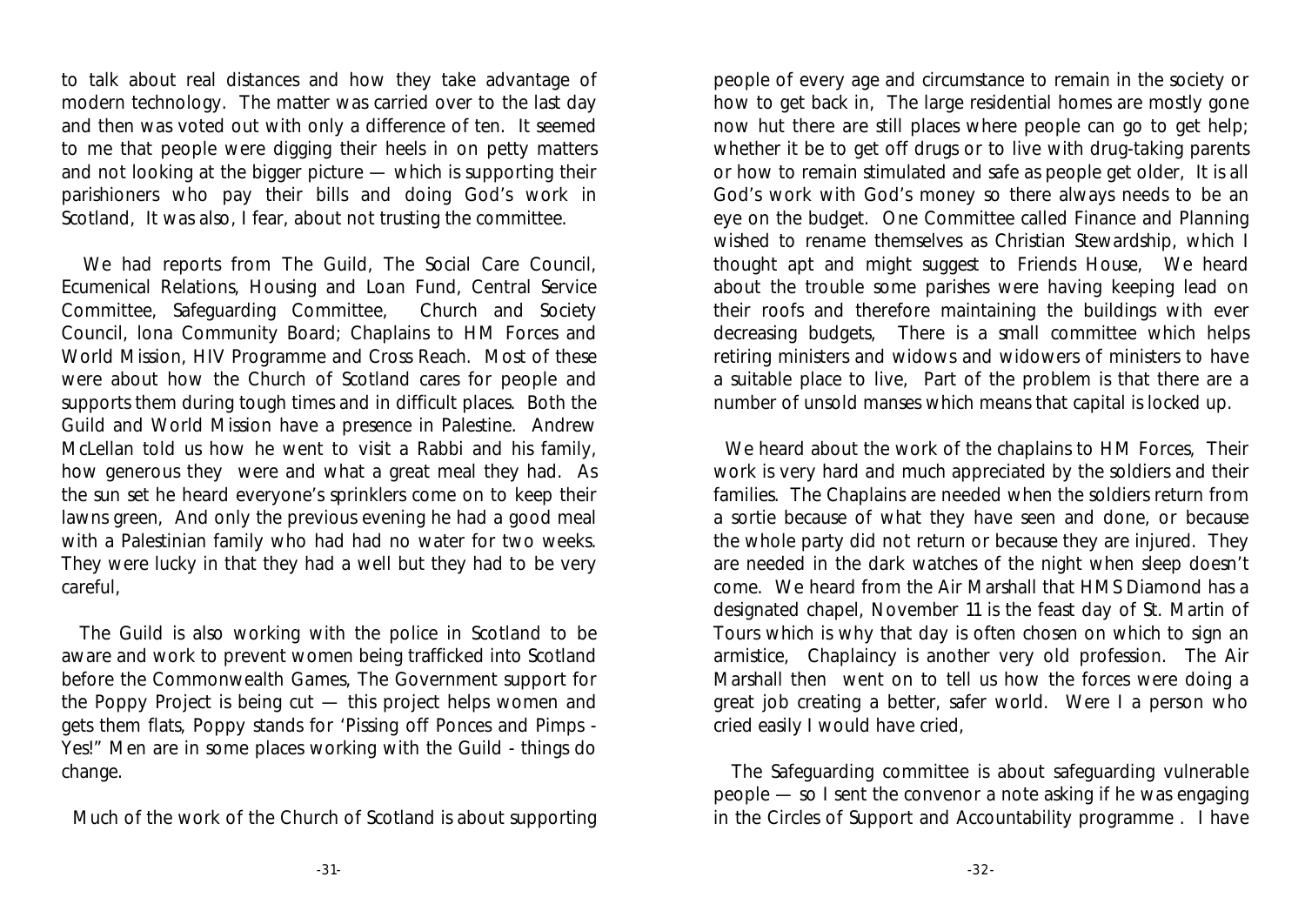yet to hear from him.

 On the Friday morning Julia Neuberger (whoops — Rabbi ) spoke to us; it was a real treat. Also the Lord High Commissioner spoke to us about what we had been discussing — he made some very cogent comments, He also told us that he had met the captain of the Scottish football team — the homeless team!

 I spoke to the Guild report — that I might thank them for their generosity over the past 20 years or so when we spoke to them about Quakerism using the Quaker Tapestry. It was also a way to let people know that there was a Quaker there! A Woman came up to me at lunch to say that she had been given a grant from the Joseph Rowntree Trust to attend a course at Birmingham University.

 During two of the lunch breaks I went to the Christian Fellowship of Healing which I found very helpful.

It was an amazing and exhausting week and I thank you.

 *St Martin of Tours c.316-397. While yet a heathen he gave his cloak to a beggar. After conversion he went to St. Hilary of Poitiers and built himself a hermitage. c.360. Acclaimed bishop against his will 371. His feast on November 11 is called St Martin's summer.* 

**Scottish Episcopal Church General Synod 9-11 June 2011.**

**Margaret Peacock**

From the Scottish Province of the Anglican Church about 200 people attended, in three voting "houses": bishops, clergy and laity. To them it feels like a large family, all members equal in importance, including the bishops - unlike the English Anglican church ( which it pre-dates ). It is not high or low - just "comfortable".

There was ¾" of homework. I tried to read everything necessary, but inevitably I guessed wrong and got caught out. Their equivalent of QFP is the Code of Canons, several of which were amended by a vote. For this they need a b majority in each house.

A big slice of time was taken up by the Anglican covenant, a long document for preserving unity among the provinces that sign it. The SEC is unlikely to do so: it is too constricting. If it had been in place a few years ago they would not have been permitted to appoint women priests. Covenants are not written in order to bring about agreement, but to celebrate it, and this one was born out of the controversy over the gay bishop. Moreover, it requires assent to the thirty-nine articles, which are an affront to the RCs, as well as impossible to subscribe to with honesty, and no longer binding on the SEC.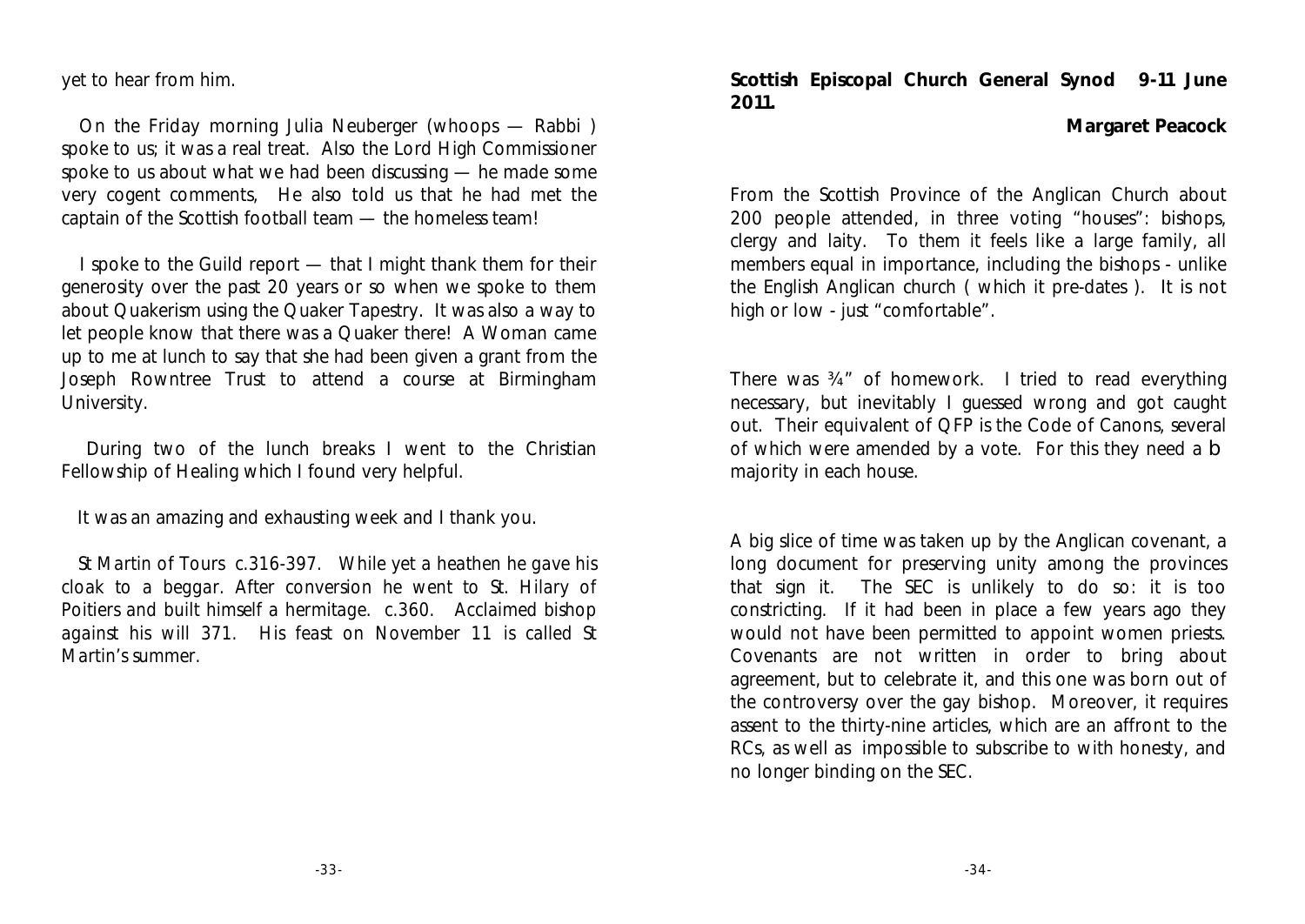"The primary task of congregations is mission". There is a very active "Mission and Ministry Board", with a long policy document which appears to define mission in the traditional way as evangelism. It finishes with a statement of principles for environmental sustainability which would not be out of place in a Quaker document.

Its Overseas ("pendant") Committee reported (among other things) enthusiastic support for Jubilee Scotland, and that an SEC member had taken part in EAPPI. Reports from this and other Boards took up a large slice of time, followed by amplification and questions. Not much innovation was suggested at this level.

There were optional lunchtime sessions. I went to the one on uploading videos of sermons to the church website, for the benefit of those who cannot attend. This may be something to think about for the Swarthmore lecture. I also went to the one on using Facebook for a church group. It offers services I have never heard of, as well as the basic conversations beloved by young people. I must investigate.

The business of General Synod is shared in real time through a twitter stream by an official twitterer. 140 characters per tweet allows the necessary speed. The congregation was encouraged to tweet perceptions of the business, except in a couple of sessions where tweeting was judged inappropriate, but I didn't actually notice anybody doing so.

The most entertaining act was the public conversation between the bishops of Edinburgh and of Glasgow and Galloway. In discussing the qualifications for being a bishop, they agreed that the most important one was not theological erudition but the ability to give an instant response to media questions about the Church's attitude to government policy or world events. All the bishops seem very popular, very hard-working, very witty and very supportive of their congregations.

With regard to Scottish Churches House I realised that, frustrating as it is for Friends' representatives not to be able to inform every individual about every subject, we are far ahead of churches whose synods/assemblies are only annual. The rapid final slide of the House from about last May onwards was a tragic shock to at least one member of the SEC.

Hot off the press today - 15 June - ACTS members' meeting has voted unanimously to retain Leighton House and sell or lease the rest of the buildings. Mosset, the house next to the car park, is already sold; it is not precious or architecturally interesting.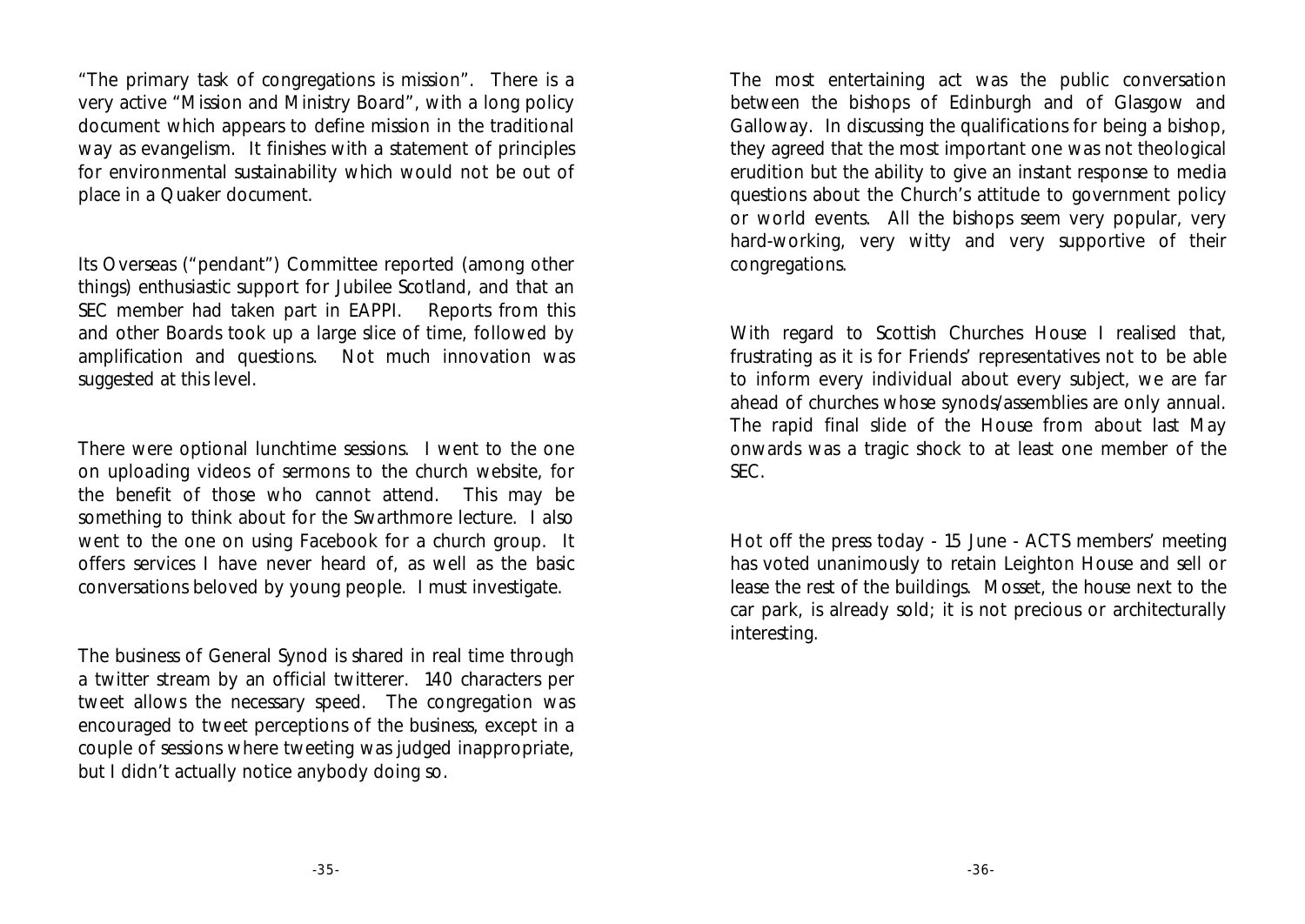### **ACTION OF CHURCHES TOGHETHER IN SCOTLAND (ACTS)**

**RobertThompson**

The role of restorative approaches in Schools and Involvement of School Chaplains.

Thursday 2 June 2011 - Scottish Government, Edinburgh.

This meeting was a follow-up from February 2011 when Scottish Church Leaders/Representatives met with the First Minister to discuss Restorative Justice, the Socially Just Economy, and Churches, Communities and Volunteering. Pamala McDougall represented Friends.

The group from ACTS met with members of the Government's Health and Well Being Team; Susan Bolt, Maggie Fallon and Brian Steele.

The first part of the meeting was a wide ranging discussion on the current state of school chaplain involvement in Scottish schools. There seems to be a very fragmented and uneven approach, dominated where they are involved by clergy from the Church of Scotland. Involvement seemed to be at the discretion of head teachers and roles included taking assemblies, counselling and contributing to teaching about world faiths.

I offered my view, based on thirty years' teaching that chaplains generally had a poor "public relations" image and could be seen by many pupils and staff as an outsider or the man/woman from the local church that almost no pupil attends. This view was readily accepted by those with direct experience of being chaplains! This led to discussion on the use of "religious and exclusive language" when working with children and young people.

The second part of the meeting followed an excellent presentation on the development of Restorative Approaches in Schools. (I can email a copy to any Friend who is interested in seeing it.) As a Quaker teacher closely involved in Pastoral Care and the use of Restorative Practice, I felt I had more to contribute to this part of our discussion. The team from the government outlined the excellent work going on in many Scottish schools and summed up well in this quote;

"The ethos and culture of a school are the foundations on which to build a supportive, inclusive and peaceful learning enviroment. Positive ethos can be further developed through the introduction of restorative approaches".

 There followed further discussion on how these ideas can be very challenging to many staff who work within the traditional Scottish school system but how liberating it can be when faced with results: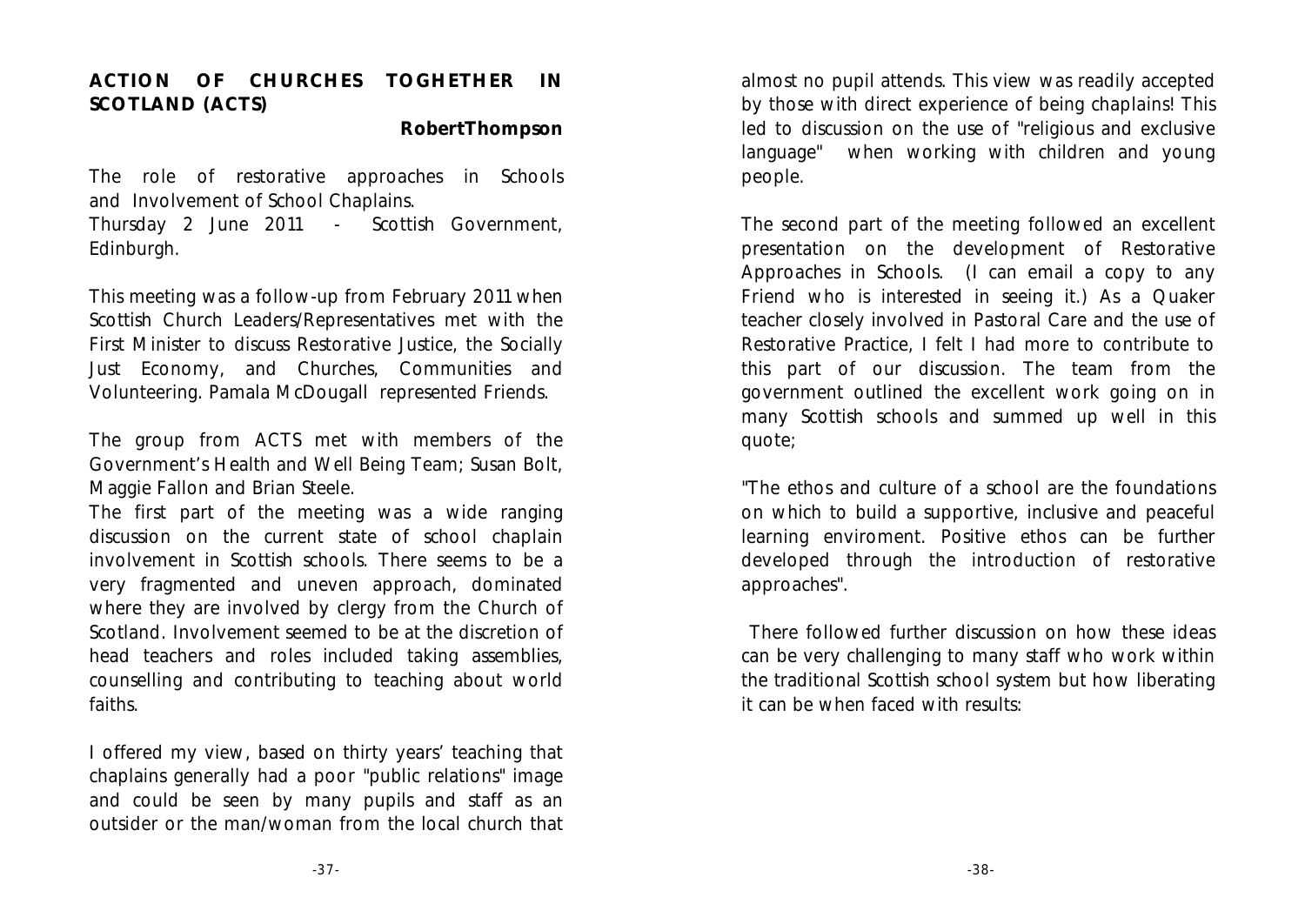" Two kinds of Discipline:"

RESTORATIVE Harm Problem solving Dialogue and negotiation Restitution/reparation Interpersonal Empowerment Accountability= put things right

TRADITIONAL Rule breaking Blame or guilt Adversarial Punish to deter Impersonal Affected ignored Accountability= being punished.

Scottish schools face great challenges in the coming years as a direct result of cut-backs in local authority education budgets. It is to be hoped that the real progress made in developing Restorative Practices will not be knocked off course.

\*\*\*\*\*

**General Meeting - 4 June 2011, in Aberdeen Angela Arnold**

There were thirty-three of us present, plus assorted visitors. I will concentrate mainly on reporting on our 'special topic', but first a brief summary of the business we attended to:

After recording two deaths and two new members, we had the financial report, presented by our previous treasurer Daphne Wassermann. We have a balance of roughly £16,500 and this represents about ten months' expenditure...'more than we need'. Our new treasurer John Phillips is suggesting that we may want to reduce the AM quotas (something we can consider in November); meantime he is asking us to email any suggestions we may have on spending GM money, and on how to present the accounts: possibly in a different format?

We had the Report from the Trustees, also given by Daphne, and Alison Burnley gave us a report on the Church of Scotland General Assembly. We heard that no decision will be taken on the future of Scottish Churches' House until there has been a meeting of representatives from all the member churches. Kate Arnot then told us about the 28% cut the Scottish government has made to its funding of Scottish Churches' Housing Action, just at a time when there is an increase in the need for affordable housing. Alistair Cameron would be the Friend to approach if meetings want somebody to give them a talk on this; meantime, meetings are asked to consider having special collections for SCHA.

We were a long time deliberating how to respond to a request by East Scotland AM for GM to write a letter to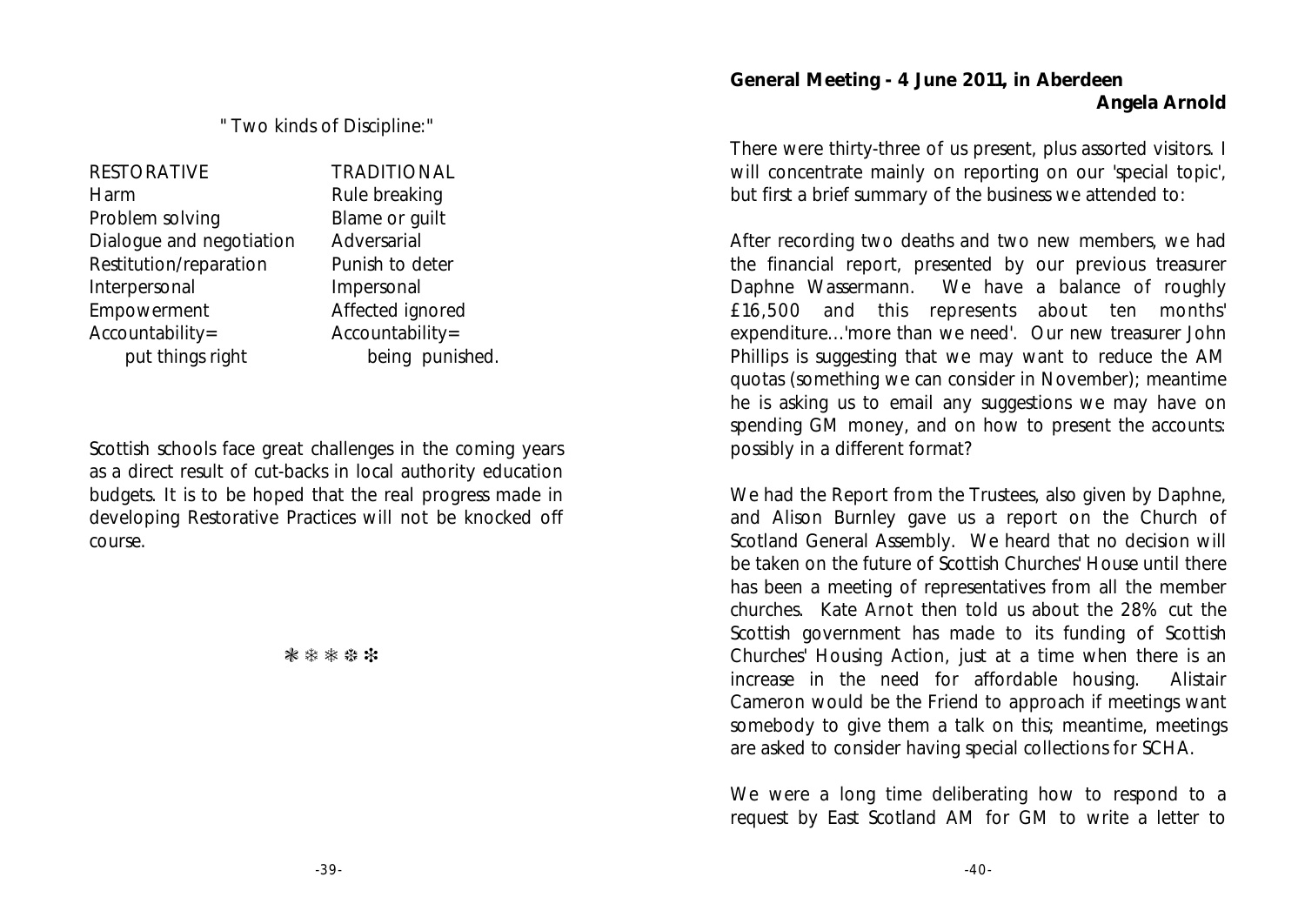President Obama regarding the killing of Osama bin Laden. We were united in our condemnation of this act, but were also reminded that there are many Americans who are saying that this was not done in their name. Mindful that there would be Quakers in the States who were making representation to their government, we decided in the end to add our voice to theirs. This is what we minuted:

As Quakers, we regret the killing of Osama Bin Laden and the lack of opportunity for a fair trial. We feel it important to respond to this event by reaffirming our belief in the sanctity of life and that of God in everyone. We agree that we should communicate to Friends in America through Friends World Committee for Consultation our support for them in representing these Quaker values to their Government and in particular to their President. We will send this Minute to FWCC.

Our special topic was 'Looking at how we do business'. Or we might have called it 'Meeting for Eating for Business?' , because that was one option we considered - Quaker business method with added sandwiches? Maybe not. We thought being adventurous was all very well – up to a point. We had invited three Friends from Young Friends' GM (Rachael Swancott, Maurice Nagington and Ged Manning) to be our facilitators, and this they did with some aplomb. We started with role play: our brief was to behave *as badly as possible* at a mock business meeting. We duly chatted and rustled, interrupted, contradicted, walked out ('Boring!'), jumped to our feet and spouted private opinions un-called by clerk and unlistened-to by anyone else...while the clerks repeatedly refused to call a patiently waiting Friend because 'we don't like you' and closed the meeting by promising they'd 'write the minute tomorrow'! Once the laughter had

died down, we easily filled a flip chart sheet with a list of our crimes. We were reminded, though, that the clerks don't *have* to call you – it is within a clerk's discernment whether for instance enough contributions have been made, or maybe a period of silence is called for at that point. We then considered a number of questions in small groups and I will give a digest of some of our ideas here:

**How to try and ensure good business practice?**

A long enough period of silent worship at the start; clerks should set the tone by not rushing through the agenda and insisting on silences between contributions; explain 'ground rules' at the beginning or write them routinely at the top of the agenda sheet; intervisitation between meetings to help smaller/remote meetings; elders and clerks to meet for silent worship before start of meeting; properly prepared agenda items.

**How to teach newcomers about our business method?** Don't just call it 'business meeting' but 'Meeting for Worship for Business'; invite attenders along and on the train/in the car take the opportunity to explain; the bigger the MfWfB, the better it seems to 'work', so suggest attending GMs and YM to newcomers; membership application visits should *always* go into the meaning and rules of our business method.

### **How not to over-run/run out of time?**

No last-minute additions to agenda allowed; avoid AOBs; shave draft minutes (but beware of *over-*writing them); have extra meetings for thorny/lengthy topics; delegate to committees; make more mundane decisions via email or